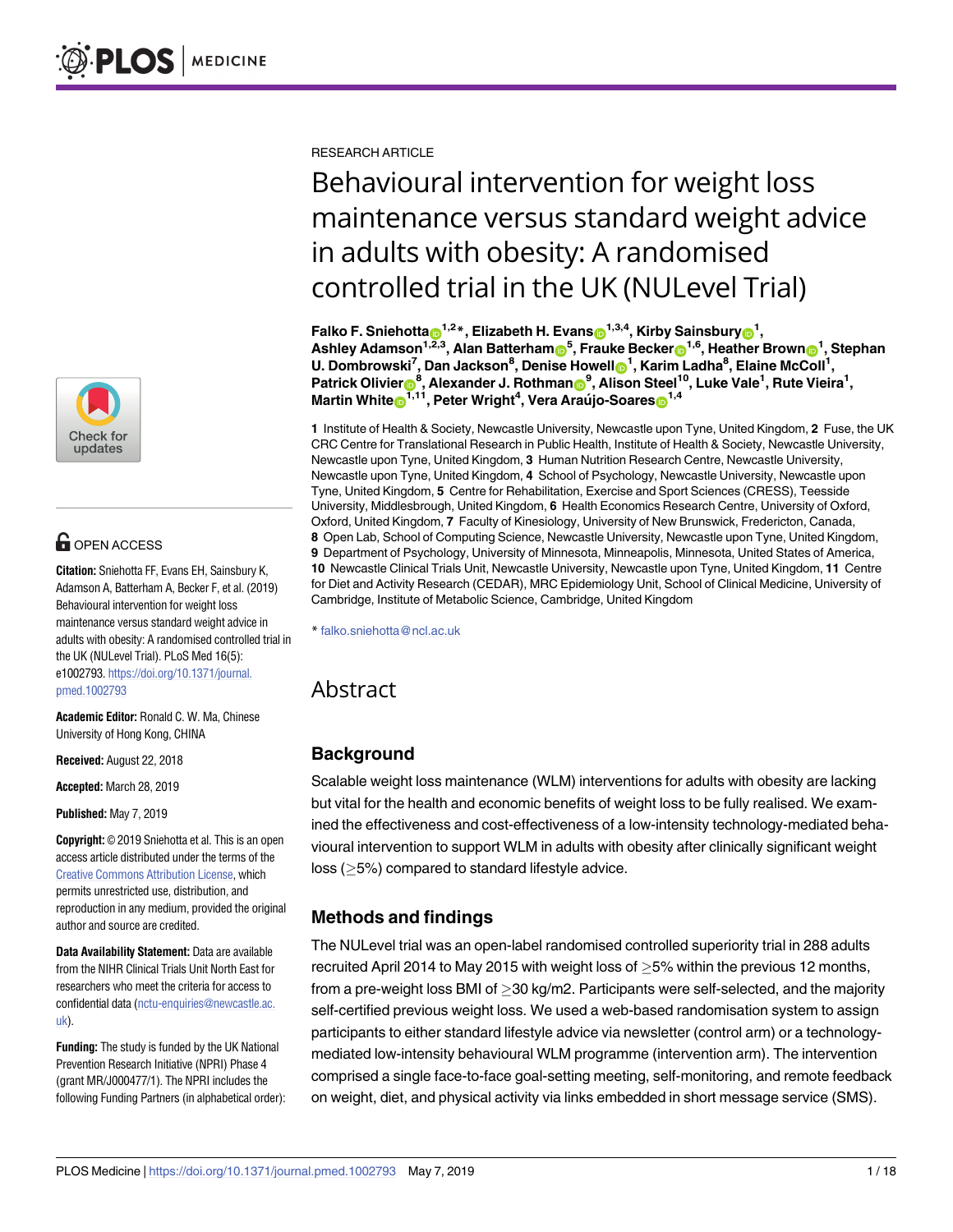Alzheimer's Research Trust, Alzheimer's Society, Biotechnology and Biological Sciences Research Council, British Heart Foundation, Cancer Research UK, Chief Scientist Office, Scottish Government Health Directorate, Department of Health, Diabetes UK, Economic and Social Research Council, Health and Social Care Research and Development Division of the Public Health Agency (HSC & R&D Division), Medical Research Council, The Stroke Association, Wellcome Trust, Welsh Assembly Government, and World Cancer Research Fund. FFS is funded by Fuse, the Centre for Translational Research in Public Health, a UKCRC Public Health Research Centre of Excellence based on funding from the British Heart Foundation, Cancer Research UK, Economic and Social Research Council, Medical Research Council, and the National Institute for Health Research, under the auspices of the UK Clinical Research Collaboration. AA is funded by the National Institute of Health Research as an NIHR Research Professor. The funders had no role in study design, data collection and analysis, decision to publish, or preparation of the manuscript.

**Competing interests:** I have read the journal's policy and the authors of this manuscript have the following competing interests: AB declares research funding in the last 5 years from EU Horizon 2020 COFUND; Medical Research Council. AB is statistical advisor to Cambwick Healthcare for a planned proof-of-concept medical device study. All other authors have declared no competing interests exist.

**Abbreviations:** BCT, behaviour change technique; BMI, body mass index; BPM, beats per minute; CALO-RE, Coventry, Aberdeen & London-Refined; CONSORT, Consolidated Standards of Reporting Trials; ENRICHD, Enhancing Recovery in Coronary Heart Disease; GCSE/O-Level, General Certificate of Secondary Education/Ordinary Level; HND/A-Level, Higher National Diploma/Advanced Level; IMD, index of multiple deprivation; QALY, qualityadjusted life year; RCT, randomised controlled trial; SMS, short message service; SUR, seemingly unrelated regression; TAC/d, total activity counts per day; WLM, weight loss maintenance.

All participants were provided with wirelessly connected weighing scales, but only participants in the intervention arm were instructed to weigh themselves daily and told that they would receive feedback on their weight. After 12 months, we measured the primary outcome, weight (kilograms), as well as frequency of self-weighing, objective physical activity (via accelerometry), psychological variables, and cost-effectiveness. The study was powered to detect a between-group weight difference of ±2.5 kg at follow-up. Overall, 264 participants (92%) completed the trial. Mean weight gain from baseline to 12 months was 1.8 kg (95% CI 0.5–3.1) in the intervention group ( $n = 131$ ) and 1.8 kg (95% CI 0.6–3.0) in the control group ( $n = 133$ ). There was no evidence of an effect on weight at 12 months (difference in adjusted mean weight change from baseline:  $-0.07$  [95% CI 1.7 to  $-1.9$ ],  $p = 0.9$ ). Intervention participants weighed themselves more frequently than control participants and were more physically active. Intervention participants reported greater satisfaction with weight outcomes, more planning for dietary and physical activity goals and for managing lapses, and greater confidence for healthy eating, weight loss, and WLM. Potential limitations, such as the use of connected weighing study in both trial arms, the absence of a measurement of energy intake, and the recruitment from one region of the United Kingdom, are discussed.

# **Conclusions**

There was no difference in the WLM of participants who received the NULevel intervention compared to participants who received standard lifestyle advice via newsletter. The intervention affected some, but not all, process-related secondary outcomes of the trial.

# **Trial registration**

This trial is registered with the ISRCTN registry (ISRCTN [14657176;](http://www.isrctn.com/ISRCTN14657176) registration date 20 March 2014).

# Author summary

# **Why was this study done?**

- Obesity is a major contributor to preventable life-years lost worldwide.
- Effective behavioural weight loss interventions are widely available, but weight loss is often followed by weight regain.
- Effective interventions to slow down weight regain are intensive and not widely available. There is a need for accessible, effective interventions that can support individuals who have lost weight.

# **What did the researchers do and find?**

• We carried out a randomised controlled trial (RCT) involving 288 people with obesity who had recently lost weight. Participants were given wirelessly connected weighing scales, and they were randomly assigned into 2 groups and studied over 12 months.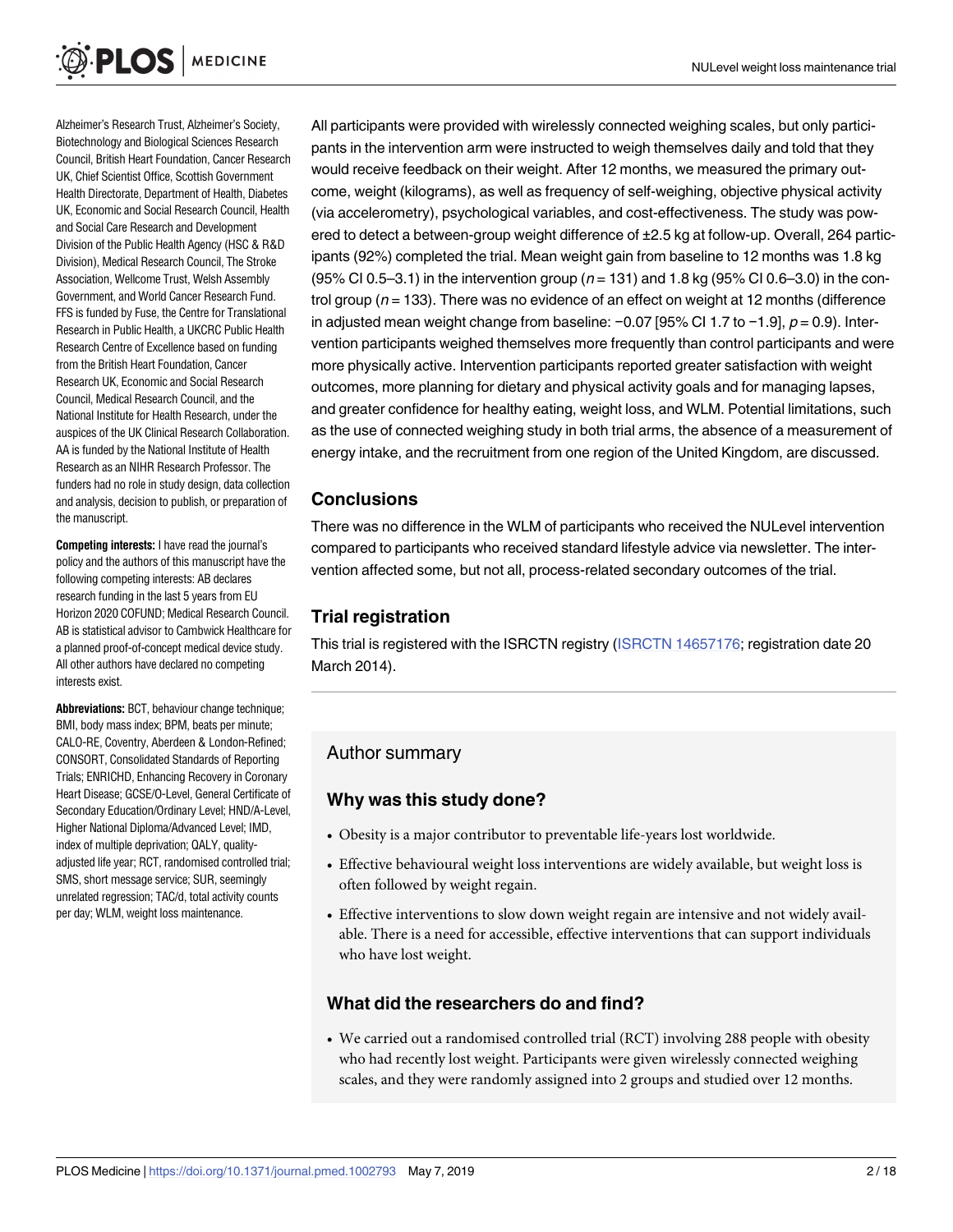- <span id="page-2-0"></span>• One group received standard lifestyle advice via newsletter and no feedback on their use of the scales. The other group received the NULevel intervention, consisting of a single face-to-face meeting and subsequent weight maintenance support delivered via short message service (SMS) messages with embedded links. The intervention was developed based on maintenance theory and effective behavioural principles such as self-monitoring, goal setting, feedback, and reinforcement.
- Intervention participants weighed themselves more frequently than control participants and were more physically active, but we found no difference in weight regain between the 2 groups at 12 months.

### **What do these findings mean?**

- The study shows that the NULevel intervention on its own does not seem to slow the rate of weight regain.
- Further work is required to identify the optimal set and dose of intervention strategies needed to effectively support people who have lost weight in keeping it off.

# **Introduction**

Helping people with obesity to avoid weight regain after clinically significant weight loss  $(25%)$  [\[1](#page-15-0)] is vital for tackling the increasing global burden of obesity-linked preventable morbidity and mortality [\[2](#page-15-0)]. Effective behavioural weight loss interventions are widely available [\[3](#page-15-0)], but interventions to support individuals in maintaining weight loss that are scalable for population delivery and impact are not [[4](#page-15-0)]. Maintenance interventions are needed because obesity is a chronic, relapsing condition in which a third of weight loss is typically regained in a year and the rest within 3 to 5 years [[5](#page-15-0),[6](#page-15-0)]. This rate of recidivism greatly attenuates the health and economic benefits of weight loss [\[7](#page-15-0)] and has been branded the most substantial current problem in obesity management [[8](#page-15-0)].

Trials of evidence-based interventions to support adults with obesity in weight loss maintenance (WLM) are rare, heterogeneous, and of variable quality [\[4](#page-15-0)]. A recent meta-analysis of such trials concluded that intensive lifestyle interventions, targeting both dietary and physical activity behaviours, can effectively slow down weight regain in these individuals [[4\]](#page-15-0). Most trials began by inducing weight loss in participants, before offering maintenance support to those who lost a specified amount of weight [\[9,10\]](#page-15-0), limiting their generalisability to only individuals who responded well to a particular weight loss treatment. As such, much of the existing evidence base for WLM does not take into account the wide variety of methods by which individuals with obesity initially lose weight. Few previous studies have recruited participants who undertook initial weight loss independently of the maintenance intervention programme [[11](#page-15-0)– [13\]](#page-15-0). Moreover, although effective, these interventions involved multiple one-to-one or groupbased participant contacts over prolonged periods, which may reduce their cost-effectiveness and limits their scalability. Systematic review evidence does not suggest that internet interventions are more effective than control conditions in reducing weight regain [[4\]](#page-15-0).

Mobile internet technology can potentially provide individually tailored behavioural weight management support at scale  $[14,15]$  $[14,15]$  and link with wirelessly connected personal weighing scales for weight self-monitoring [[16](#page-15-0)], but this combination has not been used in previous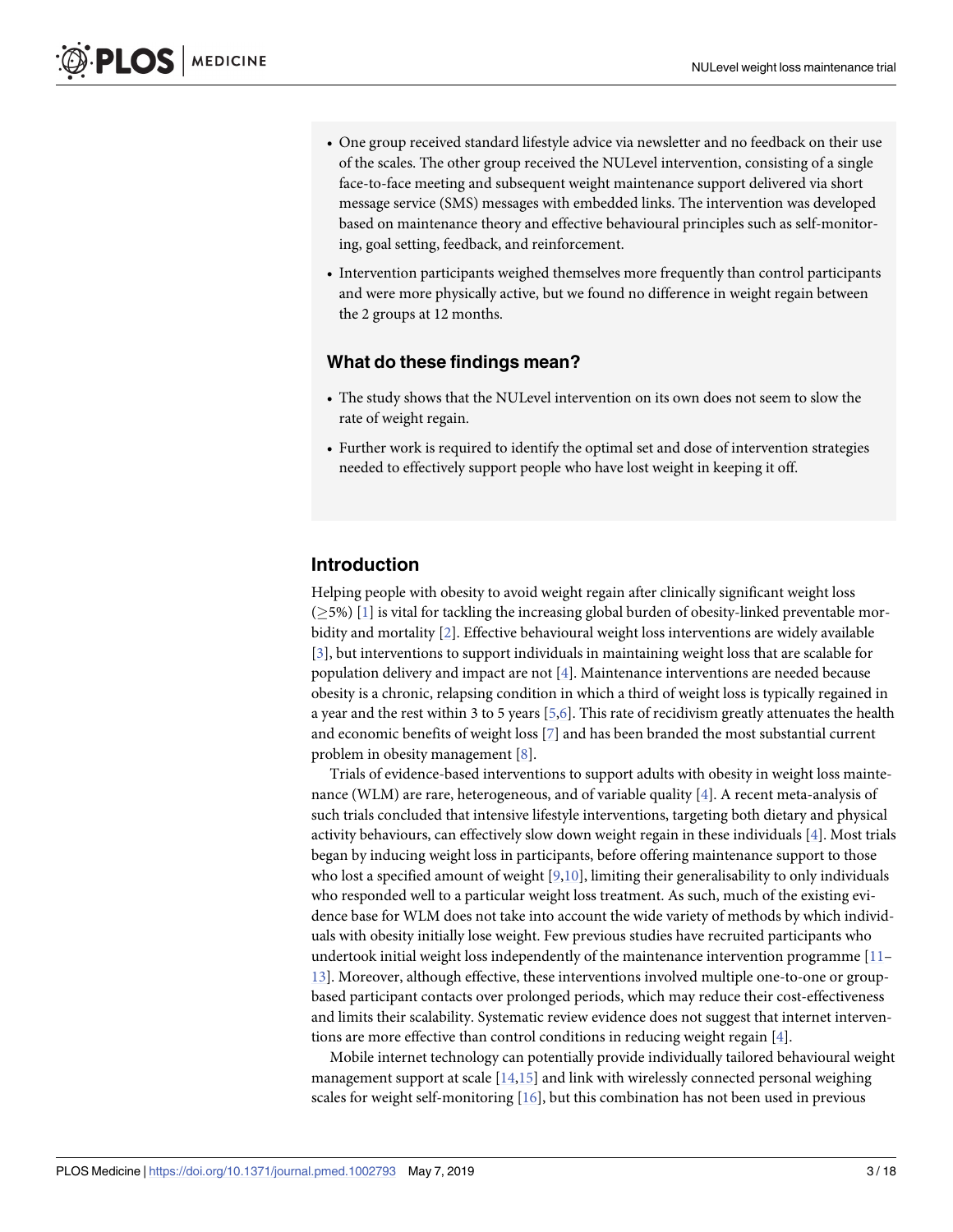<span id="page-3-0"></span>WLM trials. Regular self-weighing appears to be a beneficial component of WLM interventions [\[11](#page-15-0)[,17\]](#page-16-0), as does the use of dietary and physical activity behavioural strategies based on self-regulation theory  $[11,12,18]$  $[11,12,18]$  $[11,12,18]$  $[11,12,18]$ . A systematic review of existing evidence  $[4]$  found insufficient evidence to conclude whether more intensive versions of lifestyle interventions are more effective than less intensive versions [\[13,](#page-15-0)[19](#page-16-0)]. Lower intensity interventions delivered via mobile internet technology, incorporating regular self-weighing and self-regulatory behavioural strategies, may address the need for flexible, scalable WLM interventions for adults with obesity who have achieved clinically significant weight loss.

Our aim was to determine whether a lower-intensity, mobile internet technology-assisted behavioural intervention could reduce weight regain among adults with obesity with clinically significant weight loss achieved outside of a research context and whether such an intervention is cost-effective, compared to standard lifestyle advice.

## **Methods**

A full protocol detailing the trial methods has been published previously [\[16\]](#page-15-0). We obtained ethics approval from the East Midlands-Derby National Research Ethics Service (REC: 14/EM/ 0069; 6 February 2014). Individual participants provided written informed consent prior to commencement of the baseline measurements. The trial was registered on the ISRCTN registry on 20 March 2014 (ISRCTN14657176: [http://www.controlled-trials.com/ISRCTN14](http://www.controlled-trials.com/ISRCTN14657176) [657176\)](http://www.controlled-trials.com/ISRCTN14657176). Any adverse events were monitored and recorded by the trial administrator using standard procedures of the Clinical Trials Unit.

#### **Participant screening and recruitment**

A total of 288 participants were recruited from a range of sources across North East England between 28 April 2014 and 27 May 2015. Major sources of recruitment comprised commercial weight loss providers (17.3%), word of mouth (15.6%), social media (15.3%), and local employer staff websites (15.1%). Other sources included the university's public-facing homepage (6.9%), local council public websites and newsletters (6.6%), invitation letters sent to participants in previous (unrelated) university research (5.6%), local flyers and posters (2.1%), local radio and newspaper advertisements (2.1%), and a local authority-commissioned weight management programme (1.0%). A further 1.4% of participants were recruited through other means, and 10.1% did not specify the recruitment channel.

Individuals were eligible to take part if they were aged  $\geq$  18 years, had a body mass index (BMI) of  $\geq$ 30 kg/m2 in the 24 months preceding trial entry ( $\geq$ 28 kg/m2 for individuals of South Asian descent), and had lost  $>5\%$  body weight in the 12 months preceding trial entry. Individuals were requested to provide written verification of weight loss from a physician, weight loss counsellor, or friend or family member; if this was unavailable, then participants self-certified their weight loss. To participate, individuals needed to be able to use a standing scale, to be willing and able to attend study visits at Newcastle University, and to have use of an internet-enabled mobile telephone.

Individuals were ineligible to take part if they had lost weight through illness or surgical procedures or were pregnant, planning to become pregnant during the study period, or breastfeeding an infant *<*6 months old. Other exclusion criteria were current involvement in other weight research studies, an inability to understand written or spoken English, a diagnosis of an eating disorder or condition that significantly limited physical activity, a baseline weight of *>*175 kg (due to capacity limitations of the study scales), and plans to leave the geographical area for a prolonged time during the study period. A data collector, blinded to subsequent randomised group allocation, enrolled participants in the trial.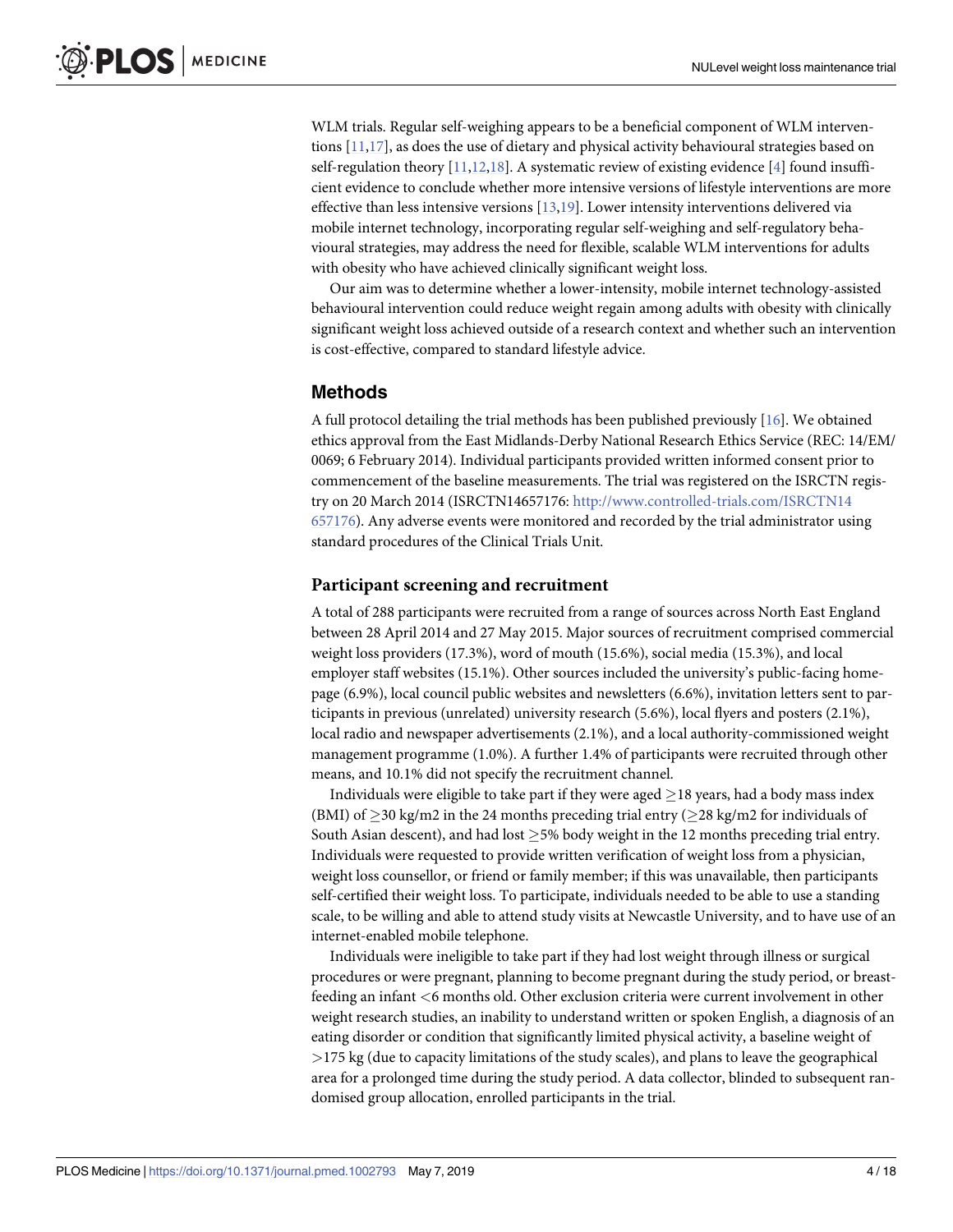# <span id="page-4-0"></span>**Randomisation and blinding**

A researcher used a secure web-based randomisation system to allocate eligible, consenting participants to 1 of 2 groups after they completed baseline assessment, to receive either standard lifestyle advice via newsletter (control group) or the behavioural intervention (intervention group). Randomisation occurred in a 1:1 ratio (144 in each arm) and was stratified by sex and prior weight loss  $\langle$  <10% versus  $\geq$ 10%). Concealment of allocation was achieved using the web-based randomisation system, based on variable-length blocks, provided by the Newcastle Clinical Trials Unit via Data Architects Ltd. (Newcastle upon Tyne, UK). Research staff involved in assessing the study outcomes were blinded to the allocation of participants. Participants were asked not to reveal their trial allocation at follow-up assessments, and instances in which participants divulged their allocation status (3 participants in the intervention and 1 in the control arm) were documented. The statistician undertaking data analysis was unblinded.

### **Allocation of study scales**

All participants received a set of digital-display wireless body-weight scales at the baseline appointment and were shown how to use them. Every time participants weighed themselves, the scales sent the recorded weight over the mobile phone network to the online study interface via an internal multinetwork SIM card. Weights were automatically recorded, dated, and time-stamped for each participant. Participants were informed that all weight data were recorded, but only those allocated to the intervention arm would receive feedback on their weight progress.

### **Intervention**

The intervention development process followed Medical Research Council guidance for the development of complex interventions [\[20\]](#page-16-0) and has been described previously [[16](#page-15-0)]. Briefly, intervention content was designed in line with self-regulation theory [[21](#page-16-0)] within the context of the health action process approach [\[22,23](#page-16-0)]. Intervention content also drew on the features of previously effective self-regulation WLM interventions [\[11\]](#page-15-0), a systematic review of theories of behavioural maintenance [\[24\]](#page-16-0), and findings of a systematic review and meta-analysis of WLM interventions [[4\]](#page-15-0). We used phone-based mobile internet technology to help participants monitor their weight, set behavioural goals, track goal progress, and plan for risk factors for regain and to provide feedback and reinforcement, drawing on effective behavioural principles [\[25\]](#page-16-0). The intervention was delivered using the combination of a single face-to-face meeting with an intervention team member and regular automated short message service (SMS) (at least 1 every 2 days) with embedded links and other content (triggered by participants' weight and weekly online-questionnaire data), along with personalised SMS generated by the intervention team. Individual telephone calls with a member of the research team could be scheduled on participant request. The core intervention components are summarised in [Box](#page-5-0) 1.

Intervention participants were encouraged to weigh themselves daily and use the online study portal to monitor their weight on a graph showing the weight data sent by their scales. When the intervention software detected weight changes, the online study interface sent participants automated feedback via SMS. In this way, feedback was tailored to participants' weight trajectory, providing low-intensity positive reinforcement when the body weight was stable and higher intensity prompts to re-engage with weight control strategies when body weight increased above a threshold specified by the individual participant. Participants met a research team member (psychologist) once, for around an hour, to learn about the intervention and receive support to set and plan for behavioural goals (diet and physical activity), plan for relapse prevention, and to learn how to self-monitor their diet, physical activity, and weight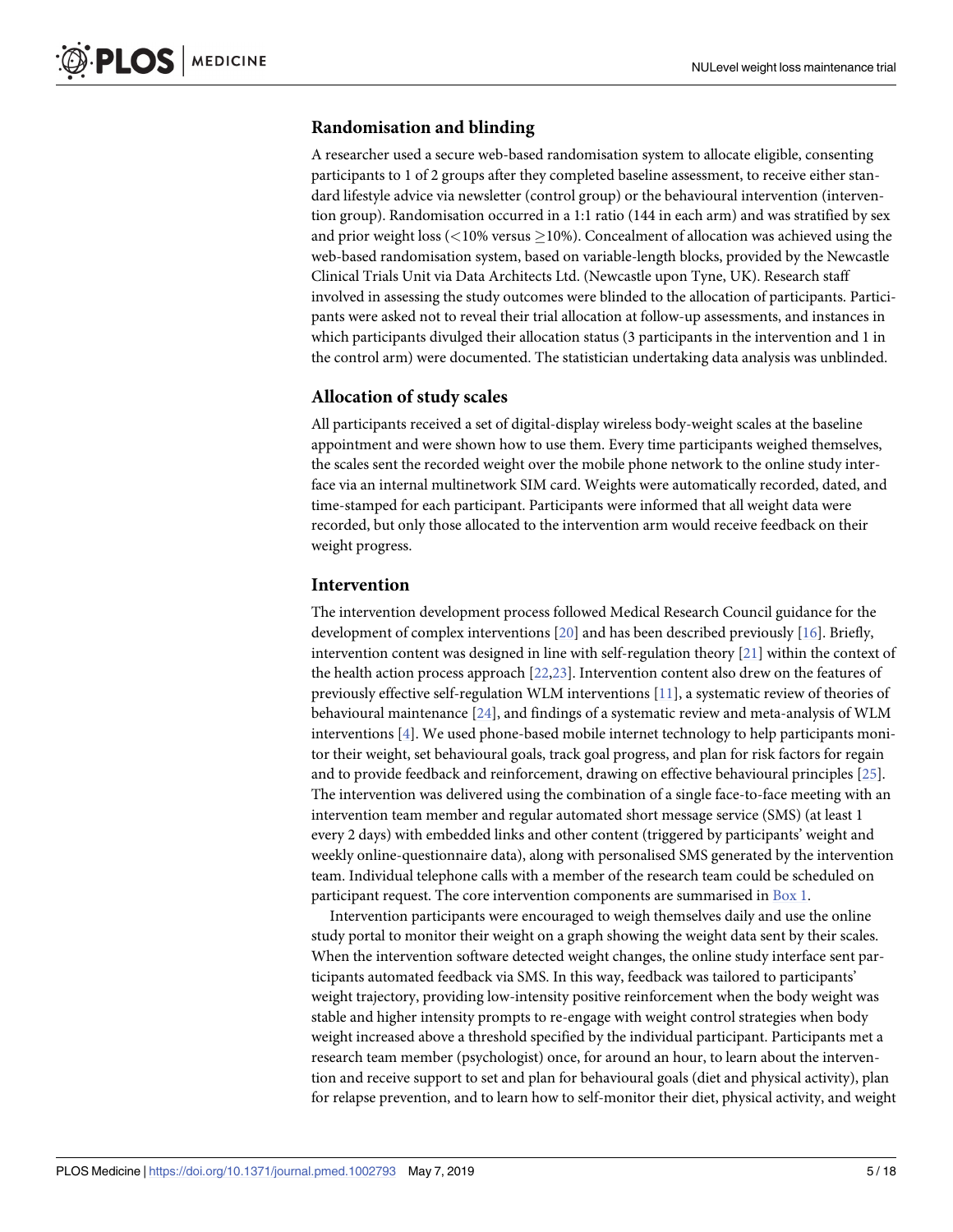# <span id="page-5-0"></span>Box 1. NULevel Intervention components

**Daily weighing with wirelessly connected scales:** All participants received a set of digital body-weight scales at the baseline assessment appointment. The scales featured an embedded SIM card, which wirelessly transmitted each weight over the mobile phone network to the online study interface. Intervention participants were asked to weigh themselves daily and received feedback on their weight progress by SMS; control participants received no instructions or feedback.

**One-to-one consultation:** Soon after randomisation, intervention participants attended a single one-to-one consultation at Newcastle University with a trained facilitator (psychologist) to help support the transition from weight loss to WLM. The facilitator evaluated the sustainability of participants' current diet and physical activity for WLM and supported them in setting maintenance goals and developing action plans for weight, diet, and physical activity. Participants were taught to self-monitor their weight, diet, and physical activity goal progress using the online study interface and a pedometer (provided). Participants also received support in planning for scenarios with a high risk of behavioural lapses and concomitant weight regain.

**Online study interface:** Participants were prompted to log on to an online study interface regularly, to view a real-time weight graph and record weekly progress towards dietary and physical activity goals (self-monitoring). They could also request further contact with the intervention team. The interface facilitated the provision of intervention content via SMS (see below).

**SMS text messages and support:** Participants received tailored, automated SMS feedback on their recent weight, dietary, and physical activity goal progress from the online study interface. Participants with a stable weight received only minimal reinforcement, whereas participants with regain received more intensive support and encouragement to re-engage with weight control strategies. SMS reminders were sent to prompt participants to weigh themselves and complete their weekly diary. The participant and research team used SMS for ad hoc, unscripted communications. Finally, participants also received an automated schedule of SMS to support WLM over the course of the intervention, with links and other embedded content drawing on theoretical themes of behavioural maintenance.

in the transition from weight loss to WLM. The development of this consultation has been described elsewhere [\[26](#page-16-0)]. Participants were given a pedometer (Omron UK Ltd, Milton Keynes, UK) and prompted to record their progress towards physical activity goals (step counts) and dietary goals in a weekly diary on the study interface. When data were entered, automated feedback on behavioural goal progress was sent by the online study interface via SMS.

## **Control**

Participants in the control arm did not receive any instructions regarding frequency of use for the study scales although they were made aware, for ethical reasons, that the study team could see their weight data. They received standard lifestyle advice on 4 occasions, 3 months apart, delivered in SMS with embedded links. Content was drawn from the NHS Choices website [\(www.nhs.uk/livewell](http://www.nhs.uk/livewell)) and included information on healthy food swaps, 100-calorie snacks, healthy breakfasts, and how to read nutritional labels. Intervention participants also received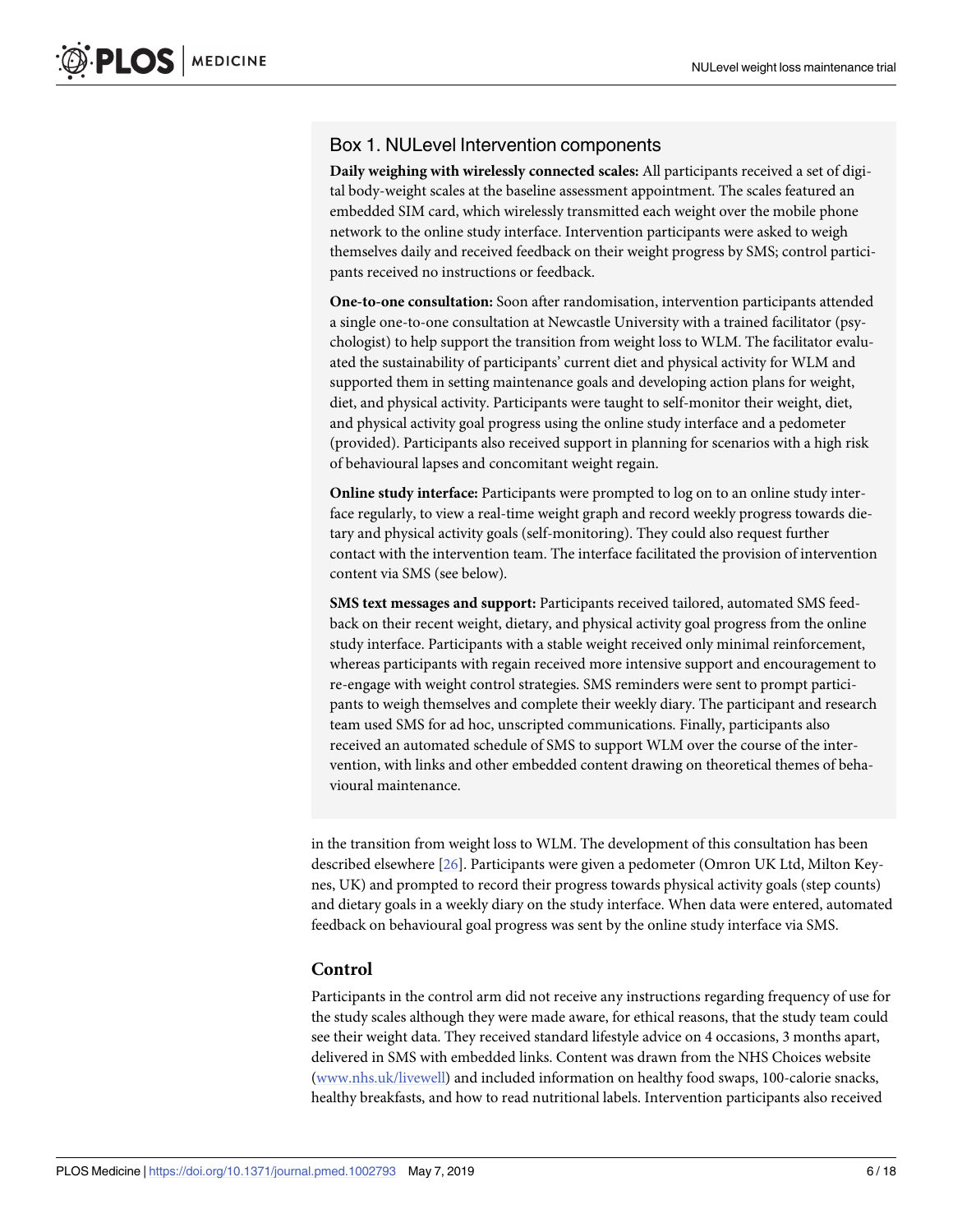<span id="page-6-0"></span>these 4 messages as part of their automated schedule of SMS. Other than to arrange follow-up assessment, no further scheduled contact with the control group occurred.

#### **Outcome assessment**

All outcome assessments were made by research staff not involved in any other aspect of the study and blinded to the participants' group allocation. Outcome assessment took place at Newcastle University or at a community hall venue. Participants received £25 shopping vouchers for attendance at baseline and £25 shopping vouchers for attendance at 12-month followup. Height, age, and gender were measured at baseline; all other measurements were taken at baseline and 12-month follow-up.

#### **Measures**

The primary outcome was change in weight (kilograms) from baseline (i.e., randomisation) to 12 months. Body weight, clothed without shoes, was measured to the nearest 0.1 kg using digital portable scales (SECA model 875; SECA UK Ltd, Birmingham, UK). Height was measured to the nearest 1mm using a Leicester Height Measure stadiometer (SECA UK Ltd). BMI was calculated as body weight (kilograms) divided by the square of height (metres). Waist circumference and hip circumference were recorded with an anthropometric tape measure, following established protocols [[27](#page-16-0)]. Body fat percentage was measured using an Omron BF306 handheld body fat monitor (Omron UK Ltd, Milton Keynes, UK), and resting heart rate and blood pressure were measured using an Omron HEM-7200 arm cuff automatic blood pressure monitor (Omron UK Ltd). Physical activity was assessed using an ActiGraph GT3X+ (ActiGraph, LLC., Pensacola, FL) accelerometer worn for at least 8 hours per day over at least 4 days. The outcome variable was total activity counts per day (TAC/d) irrespective of intensity, and data were recorded at epochs of 1 minute [\[28\]](#page-16-0).

Participants completed questionnaires to measure health-related quality of life, assessed using the EQ-5D-3L [[29](#page-16-0)], and healthcare costs and service usage, assessed using a structured questionnaire that was designed bespoke for this study from an existing item bank and a database of tools [\(www.dirum.ac.uk\)](http://www.dirum.ac.uk/). These data were used to estimate quality adjusted life years (QALYs) and costs, respectively, and then the incremental cost per QALY gained. Satisfaction with weight outcomes was assessed using the Weight Outcomes Satisfaction Scale [[30](#page-16-0)]. Selfefficacy for healthy eating, physical activity, and WLM was measured using adaptations of existing questionnaires  $[31,32]$ , as were action planning and coping planning  $[33]$  $[33]$  $[33]$ . Automaticity of healthy eating, physical activity, and self-weighing were assessed using adapted versions of the Self-Report Behavioural Automaticity Index [[34](#page-16-0),[35](#page-16-0)]. Use of self-regulation strategies for WLM was measured via the Regulatory Focus Questionnaire [[23](#page-16-0),[36,37\]](#page-16-0), ego depletion was assessed using a questionnaire developed for this study, and social support was measured using the Enhancing Recovery in Coronary Heart Disease (ENRICHD) Social Support Inventory [[38](#page-16-0)]. We also compared frequency of self-weighing in both trial arms (as automatically recorded, date-stamped, and time-stamped on the study interface).

#### **Fidelity assurance**

The fidelity of delivery of the face-to-face meetings was assessed by coding 20 (15% of 131 sessions) randomly selected audio recordings. A coding scheme was developed from the intervention session manual and included 15 prespecified intervention components (e.g., introduction, agenda setting, review of recent weight loss) and 15 prespecified behaviour change techniques (BCTs) from the 'Coventry, Aberdeen & London-Refined' (CALO-RE) taxonomy (e.g., goal setting for outcome and behaviour, action planning, barrier identification). The coding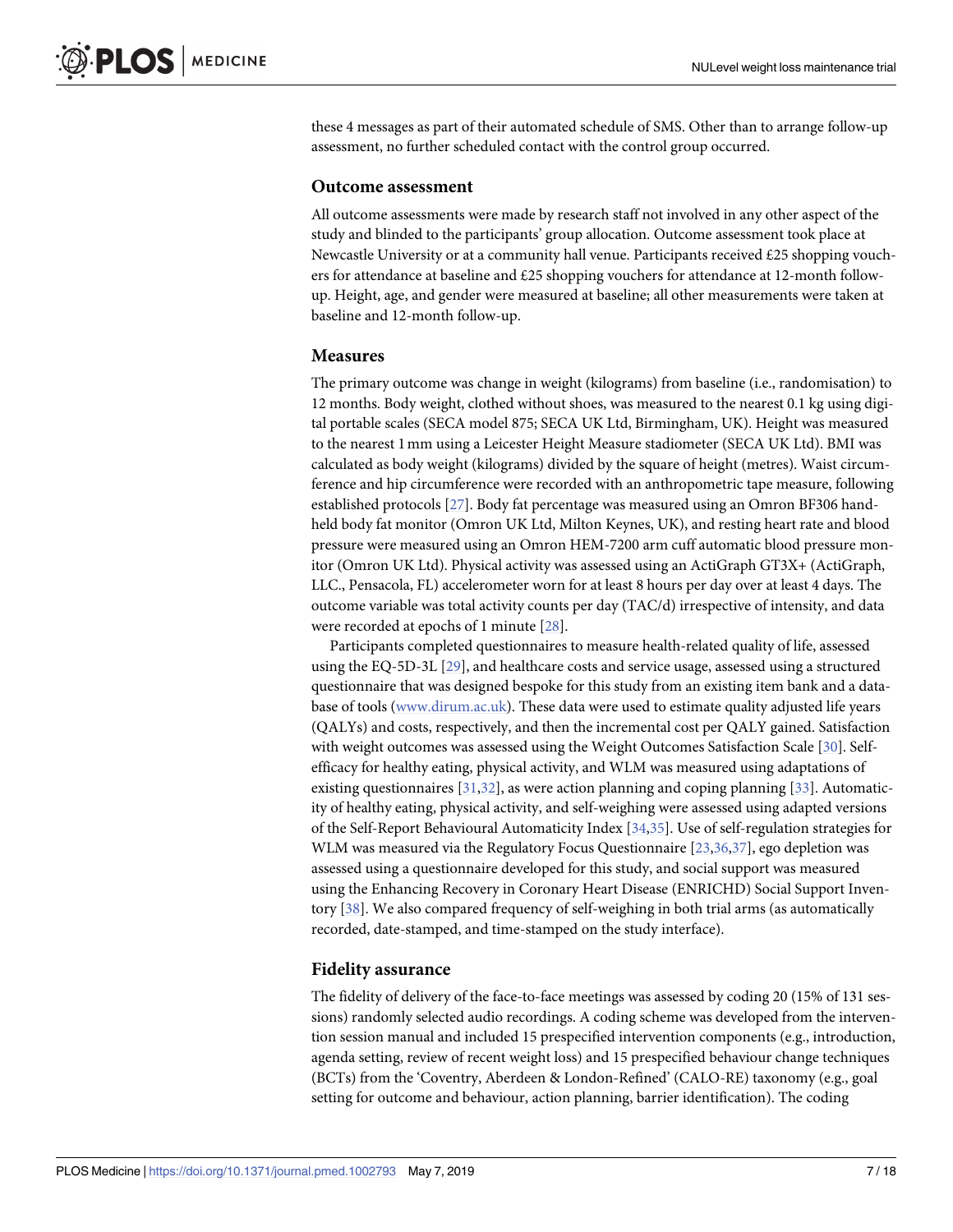<span id="page-7-0"></span>scheme was developed, and all coding completed by one author (SUD) who had not been involved in the delivery of the intervention. Fidelity scores were summarised per component and BCT (across sessions) and per session (across components/BCTs), and an average fidelity score across sessions and components/BCTs was computed.

# **Statistical analysis**

Sample size calculations estimated that 2 groups of 122 participants providing data on the primary outcome (weight change at 12 months post randomisation) were required to detect a 2.5 kg between-group mean difference with 90% statistical power, given a type 1 error rate of 5% and assuming a standard deviation of weight change of 6 kg. Assuming a rate of 15% loss to follow-up, a total sample of 288 randomised participants was needed. The parameters of this power calculation were derived from a systematic review of comparative behavioural WLM trials [\[4\]](#page-15-0).

All analyses were conducted according to the intention-to-treat principle, using STATA (version 14.1) statistical software. We used univariate descriptive statistics to summarise the characteristics of the study sample at baseline. We used multivariate linear regression analyses to compare the intervention and control groups on weight at 12 months post randomisation, adjusting for baseline weight, stratification variables (sex of the participant and a binary indicator of whether the participant lost more than 10% of their body weight), and index of multiple deprivation (IMD) [[39](#page-17-0)]. Results were in the form of a 95% confidence interval for the mean difference in weight between participants randomised to the intervention arm and participants randomised to the control arm. Where the standardised residuals were not normally distributed, an alternative confidence interval was calculated using resampling (bootstrap) procedures. Secondary outcomes were analysed using the same approach, with an appropriate error structure adopted for each particular measure.

## **Health economic analyses**

A within-trial cost-utility analysis was used to compare the NULevel intervention with usual practice. Trial data and seemingly unrelated regressions (SURs) were used to estimate costs (associated with the delivery of the intervention, healthcare, private healthcare, use of gyms, and fitness classes) in 2015 pounds sterling  $(E)$ , and outcomes of the intervention in terms of changes in health-related quality of life were measured by the EQ-5D-3L and compared to usual practice over a 12-month follow-up. From these data, the incremental cost per QALY gained at 12 months was calculated. Sensitivity analyses accounted for a potential effect of reductions in salary costs associated with the delivery of the intervention.

# **Results**

# **Participant characteristics**

Between 28 April 2014 and 27 May 2015, 813 individuals volunteered to participate in the NULevel trial and were assessed for eligibility. Reasons for exclusion included ineligibility  $(386; 47%)$ , non-response, or withdrawal following initial application (n = 114; 14%) and application to join the trial after it had closed to recruitment  $(n = 25, 3\%)$ . Specific reasons for ineligibility are provided in [Fig](#page-8-0) 1, and 122 people were ineligible for 2 or more of the specified reasons. Overall, 288 individuals (34%) were successfully randomised, and [Fig](#page-8-0) 1 shows the flow of these participants through the trial. Forty-eight trial participants (16.7%) provided objective verification of their weight loss prior to trial entry, and 240 self-certified it (83.3%).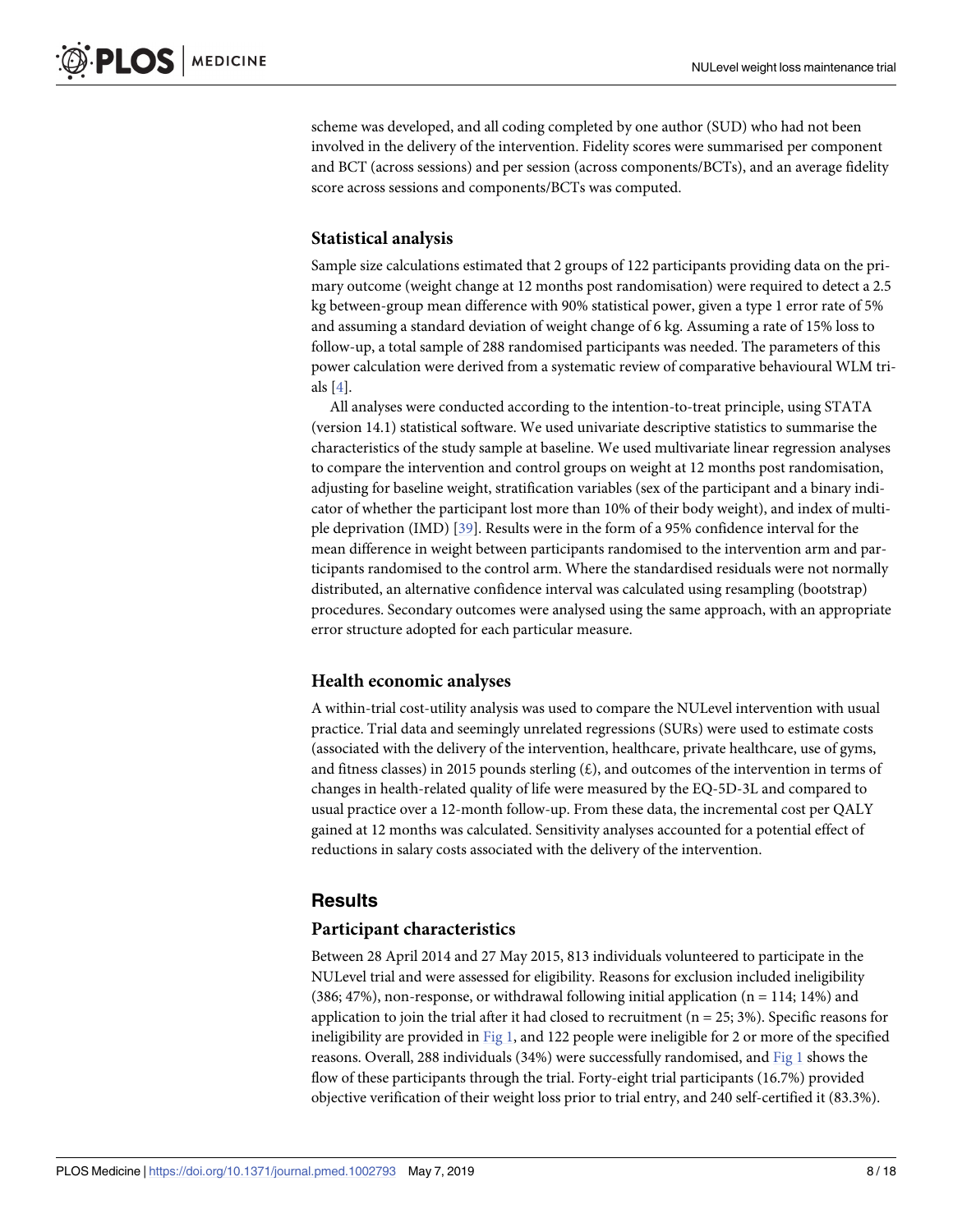

<https://doi.org/10.1371/journal.pmed.1002793.g001>

The final data collection date for the primary and secondary outcome measures was 24 May 2016. A total of 264 participants took part in the 12-month follow-up, giving a retention rate of 92%; reasons for loss to follow-up are shown in Fig 1. Retention did not differ between the

<span id="page-8-0"></span>PLOS | MEDICINE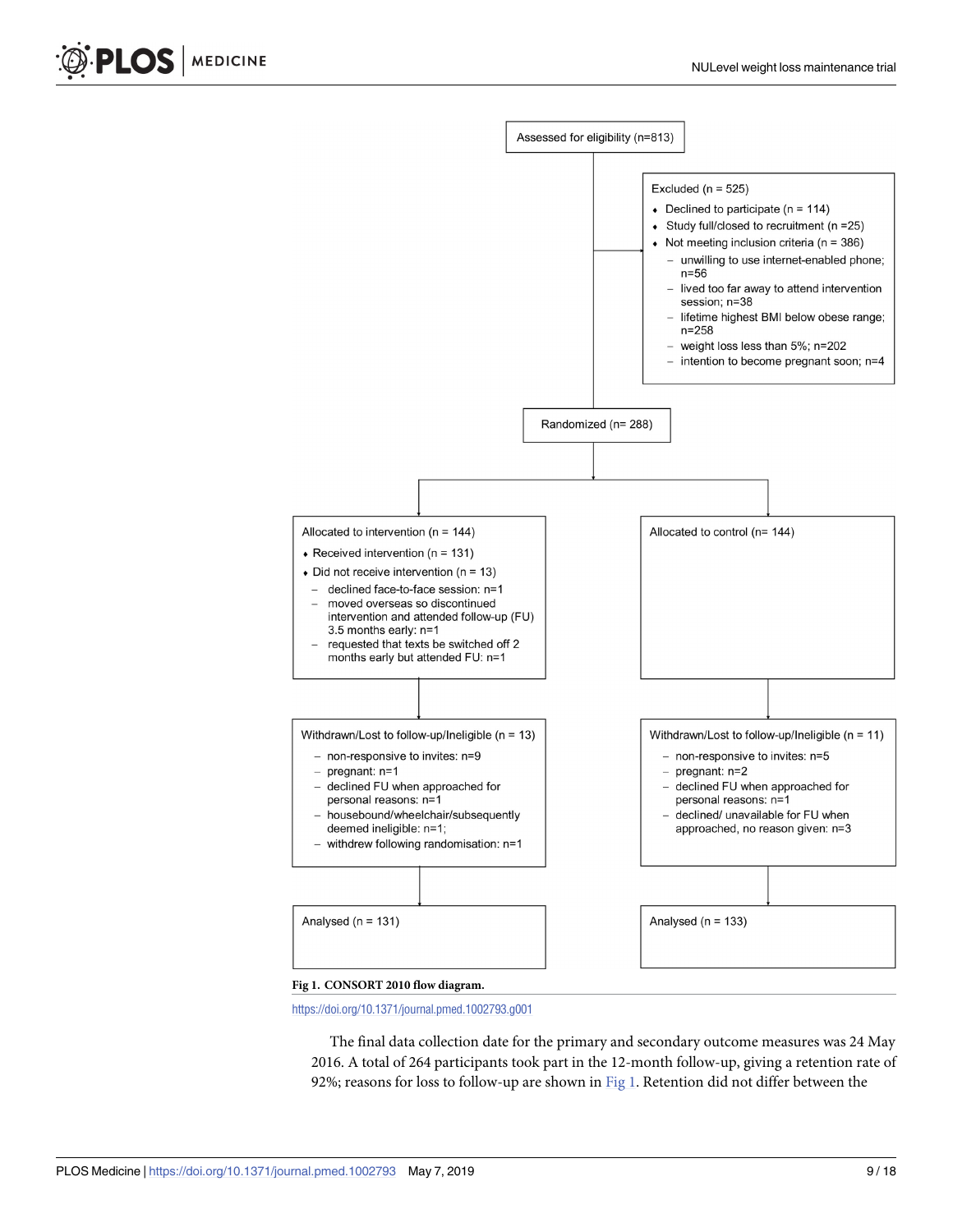| <b>Baseline</b> characteristic            | Control group ( $n = 144$ ) | Intervention group ( $n = 144$ ) |  |  |
|-------------------------------------------|-----------------------------|----------------------------------|--|--|
| Age $(y)$                                 | 41.6(11.4)                  | 42.0(11.6)                       |  |  |
| Female, $n$ $(\%)$                        | 113 (78.5%)                 | 110 (76.4%)                      |  |  |
| Weight (kg)                               | 85.5 (15.9)                 | 85.6 (17.5)                      |  |  |
| Height (m)                                | 1.67(0.09)                  | 1.67(0.09)                       |  |  |
| BMI $(kg/m2)$                             | 30.8(5.2)                   | 30.9(5.5)                        |  |  |
| Pretrial 12-month highest weight (kg)     | 99.8 (20.7)                 | 98.2 (19.5)                      |  |  |
| Pretrial weight loss (kg)                 | $-14.4(11.6)$               | $-12.6(7.2)$                     |  |  |
| Pretrial weight loss (% highest)          | $-13.9(7.8)$                | $-12.8(6.5)$                     |  |  |
| Waist circumference (cm)                  | 94.6 (14.7)                 | 93.6 (13.4)                      |  |  |
| Hip circumference (cm)                    | 110.3(11.6)                 | 110.0(11.2)                      |  |  |
| Systolic BP (mmHg)                        | $121.4 \pm 18.7$            | 123.9(16.3)                      |  |  |
| Diastolic BP (mmHg)                       | 77.6(10.1)                  | 76.5(10.1)                       |  |  |
| Resting heart rate (BPM)                  | 70.6 (11.6)                 | 71.9 (11.0)                      |  |  |
| Physical activity (TAC/d)                 | 476,753 (162,930)           | 476,615 (160,932)                |  |  |
| Highest level of education, $n$ (%)       |                             |                                  |  |  |
| Bachelor's degree or higher               | 71 (50.0%)                  | 81 (56.2%)                       |  |  |
| Post-16 qualification (e.g., HND/A-level) | 31 (21.5%)                  | 34 (23.6%)                       |  |  |
| GCSE/O-level or below                     | 41 (28.5%)                  | 29 (24.3%)                       |  |  |
| Employment status, $n$ (%)                |                             |                                  |  |  |
| Full employment                           | 88 (61.1%)                  | 87 (60.4%)                       |  |  |
| Part-time employment                      | 25 (17.4%)                  | 25 (17.4%)                       |  |  |
| Retired                                   | $10(6.9\%)$                 | 17 (11.8%)                       |  |  |
| No paid employment                        | 21 (14.7%)                  | 15 (10.5%)                       |  |  |
| Household income, $n$ (%)                 |                             |                                  |  |  |
| $<$ £10,000                               | $6(4.2\%)$                  | $5(3.5\%)$                       |  |  |
| £10,001-£40,000                           | 66 (45.9%)                  | 70 (48.7%)                       |  |  |
| £40,001-£70,000                           | 52 (36.1%)                  | 50 (34.7%)                       |  |  |
| $>\tE 70,000$                             | 20 (13.9%)                  | 19 (13.2%)                       |  |  |

| Table 1. Baseline characteristics of all individuals included in the NULevel trial. |  |
|-------------------------------------------------------------------------------------|--|
|-------------------------------------------------------------------------------------|--|

Values are mean (SD) for continuous variables and frequencies (%) for categorical variables. **Abbreviations:** BMI, body mass index; BP, blood pressure; BPM, beats per minute; GCSE/O-Level, General Certificate of Secondary Education/Ordinary Level; HND/A-level, Higher National Diploma/Advanced Level; TAC/ d, total activity counts per day.

#### <https://doi.org/10.1371/journal.pmed.1002793.t001>

intervention and control groups. Participant baseline characteristics are shown in Table 1 for both study groups. There were no systematic differences between groups at baseline. Physical activity data was available for 226 participants in the 12-month follow-up with a median number of 7 (range: 4 to 11) valid days wearing the accelerometer (control: 6 [4 to 11] and intervention: 7 [4 to 11]). The mean average number (SD) of vector magnitude counts per day at 12 months was 430,503.8 (156,480.4) for the control group and 448,920.3 (140,190.9) for the intervention group.

At baseline, all 288 weight values were obtained by the data collector. At 12-month followup, 253 weight values were obtained by the data collector, whilst 11 were obtained from the most recent weight recorded by their allocated SIM-enabled weighing scales (within the previous month). Remote data were used only when the participant had weighed themselves frequently and regularly enough to establish a pattern or had stepped on their scales on the day of completing the questionnaires online, as requested, so we could be confident that the weight was accurate.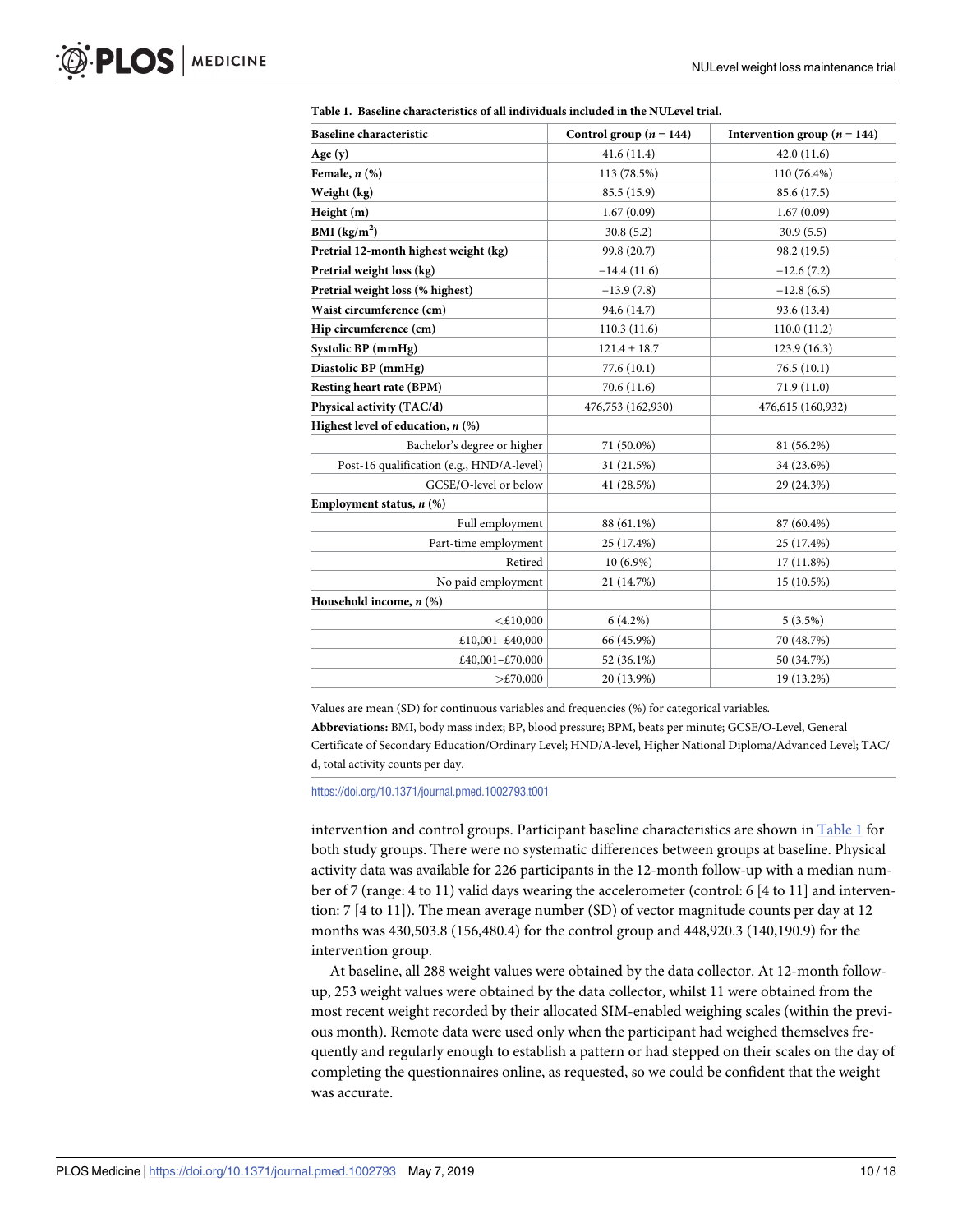<span id="page-10-0"></span>No adverse events were reported during the course of this trial.

#### **Outcomes**

Using intention-to-treat model-based regression analyses, we found no evidence of differences in the primary outcome, weight at 12 months from baseline, between the intervention group and the control group, adjusted for baseline weight, stratification variables (sex and prior weight loss) and IMD (see Table 2). Intervention participants mean change was 1.8 kg (SD: 7.4), and control participants' mean change was 1.8 kg (SD: 7.1). Regression analyses of objective physical activity data, obtained using accelerometers, indicated that both groups became less physically active over the study. There was a small but significant difference between the arms such that intervention group participants were more physically active at 12-month follow-up than control participants, adjusting for baseline levels of physical activity, stratification variables, IMD, and device wear-time. No significant difference in resting heart rate between groups was found at follow-up.

Weight data from the wirelessly connected scales used by all participants showed that those in the intervention group weighed themselves more frequently, per week, than control group participants (4.4 [1.4] versus 1.8 [1.7] times per week; mean [SD]). Overall, intervention group participants weighed themselves on an average of 62.8% (20.3) of days spent in the trial; control group participants weighed themselves on an average of 26.1% (24.4) of days.

[Table](#page-11-0) 3 shows mean values and between-group differences for the psychological variables at baseline and 12 months for the 129 control participants and 124 intervention participants who completed the questionnaires at follow-up. Intervention and control groups did not differ on self-efficacy, perceived behavioural control, or automaticity for physical activity, nor did they differ on regulatory focus, ego depletion, or social support. Compared to control participants, intervention participants reported the following: greater satisfaction with weight outcomes; greater habit strength for self-weighing; higher self-efficacy, perceived behavioural control, action planning, coping planning, and automaticity for healthy eating; higher action planning and coping planning for physical activity; and greater confidence for weight loss and WLM.

#### **Fidelity of intervention delivery**

The fidelity of delivery of both intervention components (97%) and BCTs (92%) was high. Specifically, 12 out of 15 intervention components and 11 out of 15 BCTs were rated as delivered in all sessions. Review of the 4-day food diary was delivered with lower fidelity (75% of

|  | Table 2. Weight and physical activity outcomes at baseline and 12 months. |  |  |  |  |  |
|--|---------------------------------------------------------------------------|--|--|--|--|--|
|--|---------------------------------------------------------------------------|--|--|--|--|--|

|                                     | Control                   |                           | Intervention              |                           | Between-group comparison                    |                           |         |
|-------------------------------------|---------------------------|---------------------------|---------------------------|---------------------------|---------------------------------------------|---------------------------|---------|
|                                     | <b>Baseline</b>           | $12 \text{ mo}$           | <b>Baseline</b>           | $12 \text{ mo}$           | Mean difference (intervention<br>– control) | 95% CI                    | p-Value |
| Weight (kg)                         | 85.2(15.7)                | 87.0 (16.7)               | 85.1 (17.5)               | 86.8 (18.2)               | $-0.07$                                     | $1.7$ to<br>$-1.9*$       | 0.94    |
| <b>Physical activity</b><br>(TAC/d) | 476,752.7<br>(162, 929.6) | 430,503.8<br>(156, 480.4) | 476,614.8<br>(160, 932.4) | 448,920.3<br>(140, 190.9) | 38,993.2                                    | 71,582.4<br>to<br>64,03.9 | -       |

Values are mean (SD).

�Bias-corrected and accelerated CIs obtained using bootstrapping due to non-normal distribution of residuals. Note: Between-group comparisons were carried out using multivariable regression analyses, adjusted for baseline, stratification variables, and index of multiple deprivation. Weight comparisons were based on 133 control participants and 131 intervention participants. PA comparisons were based on 86 control participants and 92 intervention participants. **Abbreviations:** CI, confidence interval; PA, physical activity; TAC/d, total activity counts per day.

<https://doi.org/10.1371/journal.pmed.1002793.t002>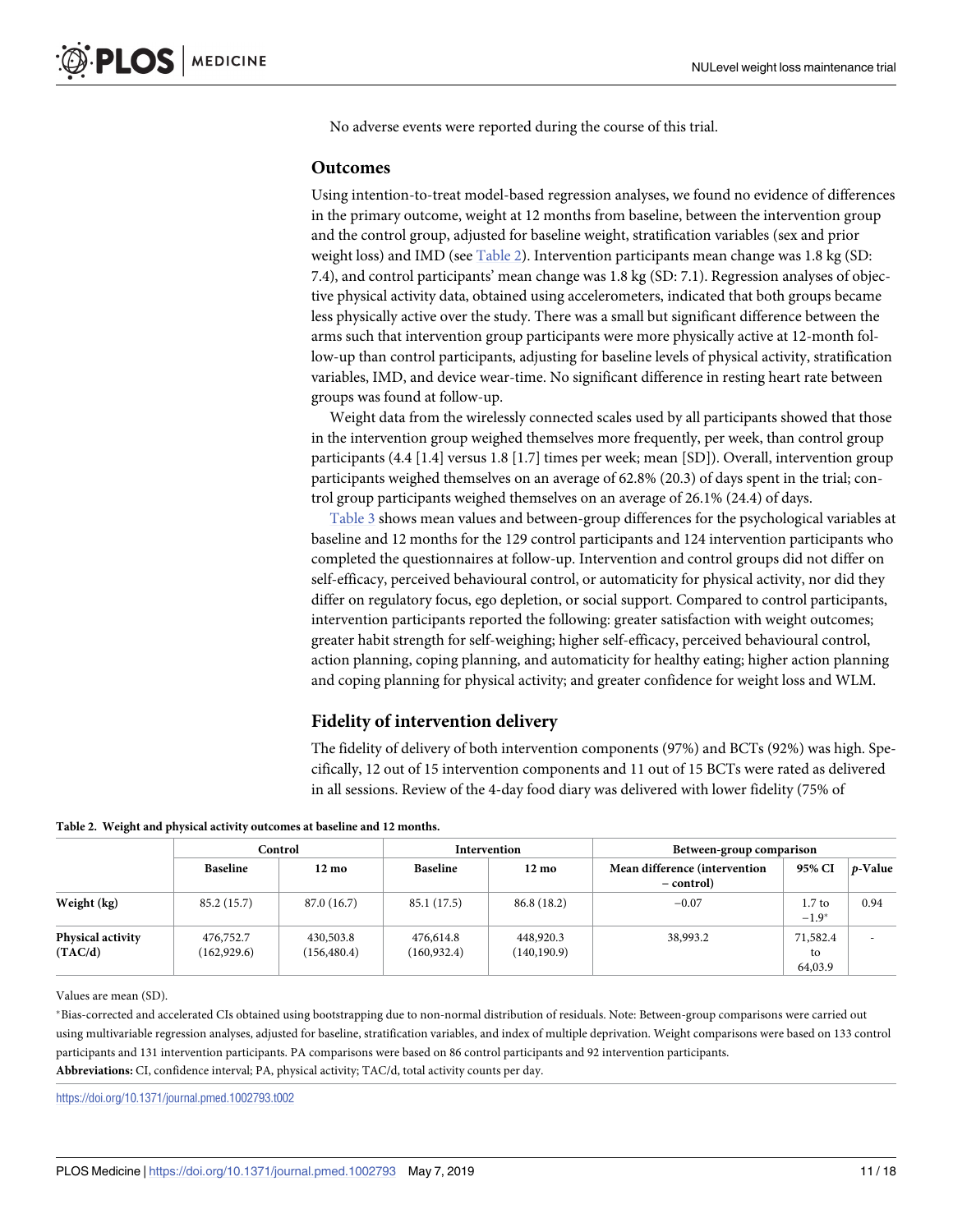|                                                       | Control $(n = 129)$ |                 | Intervention ( $n = 124$ ) |                 | Between-group differences |                                 |
|-------------------------------------------------------|---------------------|-----------------|----------------------------|-----------------|---------------------------|---------------------------------|
| Variable                                              | <b>Baseline</b>     | $12 \text{ mo}$ | <b>Baseline</b>            | $12 \text{ mo}$ | Mean diff                 | 95% CI                          |
| Satisfaction with weight outcomes (1-5)               | 4.0(1.2)            | 2.7(1.4)        | 4.0(1.1)                   | 3.2(1.5)        | $-0.65$                   | $-1.0$ to $-0.3$ <sup>*</sup>   |
| Healthy eating self-efficacy $(1-4)$                  | 2.8(0.6)            | 2.6(0.7)        | 2.9(0.6)                   | 2.9(0.7)        | $-0.30$                   | $-0.48$ to $-0.15$              |
| Physical activity self-efficacy (1-4)                 | 2.9(0.8)            | 2.8(0.8)        | 3.0(0.7)                   | 2.9(0.7)        | $-0.09$                   | $-0.25$ to 0.07                 |
| Healthy eating perceived behavioural control (1-7)    | 5.1(1.2)            | 4.9(1.4)        | 5.5(1.2)                   | 5.5(1.4)        | $-0.46$                   | $-0.77$ to $-0.15$ <sup>*</sup> |
| Physical activity perceived behavioural control (1-7) | 4.6(1.5)            | 4.6(1.7)        | 4.7(1.5)                   | 4.7(1.8)        | $-0.17$                   | $-0.55$ to $0.25$ <sup>*</sup>  |
| Weight loss confidence $(1-7)$                        | 5.2(1.3)            | 4.3(1.6)        | 5.5(1.3)                   | 5.0(1.7)        | $-0.59$                   | $-0.99$ to $-0.18$              |
| WLM confidence (1-7)                                  | 4.2(1.6)            | 4.1(1.7)        | 4.3(1.5)                   | 5.2(1.7)        | $-1.10$                   | $-1.49$ to $-0.68$ <sup>*</sup> |
| Action planning (healthy eating; 1-4)                 | 3.1(0.9)            | 2.9(1.0)        | 3.3(0.7)                   | 3.1(0.9)        | $-0.24$                   | $-0.48$ to $-0.01$ <sup>*</sup> |
| Coping planning (healthy eating; 1–4)                 | 2.6(0.9)            | 2.5(1.0)        | 2.8(0.9)                   | 2.8(0.9)        | $-0.32$                   | $-0.52$ to $-0.11$              |
| Action planning (physical activity; 1–4)              | 2.7(1.1)            | 2.1(1.0)        | 2.9(1.0)                   | 2.4(1.0)        | $-0.25$                   | $-0.49$ to $-0.02$              |
| Coping planning (physical activity; 1-4)              | 2.2(0.9)            | 2.1(1.0)        | 2.2(1.0)                   | 2.4(1.0)        | $-0.28$                   | $-0.50$ to $-0.05$              |
| Automaticity (healthy eating; 1-4)                    | 2.6(0.8)            | 2.7(0.9)        | 2.7(0.8)                   | 3.0(0.8)        | $-0.21$                   | $-0.39$ to $-0.02$              |
| Automaticity (physical activity; 1-4)                 | 2.4(0.9)            | 2.4(1.0)        | 2.4(0.9)                   | 2.7(0.9)        | $-0.19$                   | $-0.39$ to $0.01$               |
| Automaticity (self-weighing; 1-4)                     | 2.7(1.0)            | 2.7(1.0)        | 2.7(1.1)                   | 3.1(1.0)        | $-0.43$                   | $-0.64$ to $-0.19$              |
| Regulatory focus (promotion; 6–30)                    | 20.7(3.3)           | 20.7(3.6)       | 21.4(3.4)                  | 20.9(3.3)       | 0.12                      | $-0.57$ to $0.86$               |
| Regulatory focus (prevention; 5–25)                   | 17.5(3.8)           | 17.7(4.0)       | 17.2(3.8)                  | 17.3(3.6)       | 0.04                      | $-0.58$ to $0.69$ <sup>*</sup>  |
| Ego depletion $(12-60)$                               | 31.3(9.0)           | 34.2(9.4)       | 29.9(8.4)                  | 32.1(10.0)      | 1.54                      | $-0.53$ to 3.60                 |
| Social support $(6-36)$                               | 24.6(5.4)           | 24.0(5.9)       | 25.5(4.5)                  | 24.5(5.8)       | $-0.31$                   | $-1.46$ to $0.85$               |

#### <span id="page-11-0"></span>**[Table](#page-10-0) 3. Psychological variables at baseline and 12 months.**

Values are mean (SD). Between-group comparisons were carried out using multiple regression analyses, adjusted for baseline, stratification variables, and index of multiple deprivation. Boldface indicates statistical significance.

�As the residuals were non-normally distributed, this is a bias-corrected and accelerated CI obtained using bootstrapping.

**Abbreviation:** CI, confidence interval; WLM, weight loss maintenance.

<https://doi.org/10.1371/journal.pmed.1002793.t003>

sessions), typically because participants did not complete the diary prior to the session or forgot to bring it with them. Agenda setting (90%) and plan for physical activity setbacks (95%) were also not rated as delivered in all sessions, which may reflect a recording issue rather than actual failure to deliver components (i.e., the audio started part-way or stopped recording prior to the conclusion of the session). The BCTs that were not consistently delivered reflected those that were optional and to be delivered only under certain circumstances (e.g., information on where and when to perform the behaviour was used in the context of goal setting if the participant was struggling to generate their own ideas: 55%). It is therefore likely that fidelity was even higher than the ratings of 97% and 92% suggest.

## **Economic evaluation**

The average total cost (unadjusted) was estimated as £680 (£663) in the intervention group and £583 (£833) in the control group. The SUR estimate of the incremental cost to deliver the intervention was £131 (95% CI: −67 to 338) per participant. The difference in mean QALYs gained between the intervention and control arms after adjusting for baseline EQ-5D-3L was 0.002 (95% CI: −0.014 to 0.018). The probabilities for the intervention to be cost-effective at the standard thresholds of  $£20,000$  to  $£30,000$  for society's willingness to pay for a OALY gained was between 34% and 41%, implying that it is unlikely that the intervention could be considered cost-effective based on current evidence. This probability increased to around 43% to 47% in a sensitivity analysis accounting for a scenario of 50% lower intervention delivery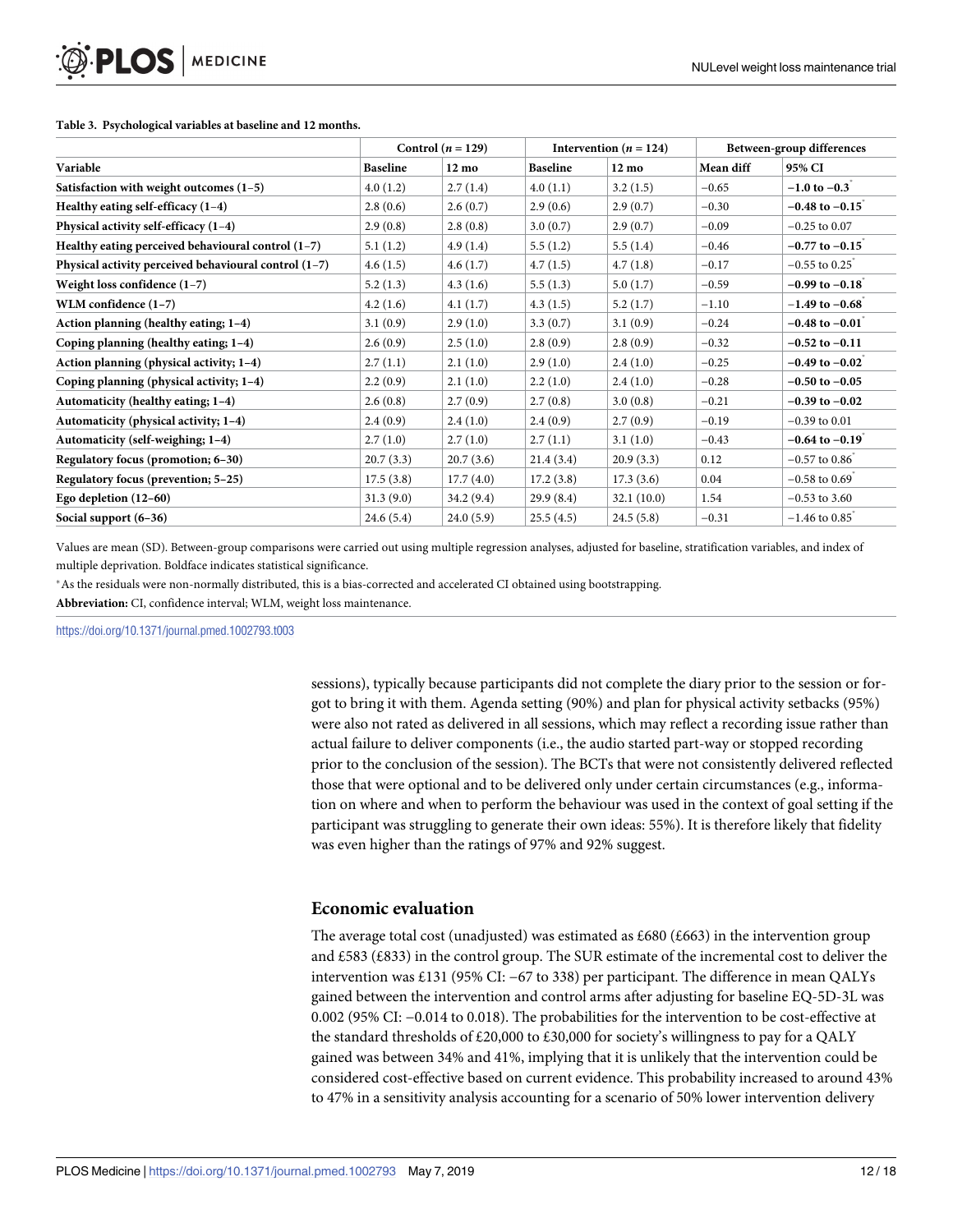<span id="page-12-0"></span>costs, but the intervention was still likely not to be considered cost-effective in its current form.

## **Discussion**

In this study, there was no evidence of an effect of a low-intensity behavioural intervention on WLM at 12 months compared to standard lifestyle advice and provision of externally monitored weighing scales in a self-selected sample of women and men with obesity prior to clinically significant weight loss. Participants randomised to receive the intervention had higher levels of objectively measured physical activity at 12 months and weighed themselves more frequently than control participants throughout the study. Intervention participants also differed from controls on multiple psychological variables at 12 months that are thought to be determinants of successful WLM, including greater levels of outcome satisfaction, confidence, and planning.

Our findings of no difference in regain between groups may appear at odds with a metaanalysis [[4](#page-15-0)] that found that lifestyle interventions were associated with lower regain amongst individuals with obesity following weight loss. However, the trials included in the aforementioned analysis differed from the current trial with regard to delivery modality, intervention intensity, and sample composition. Previous successful interventions have tended to involve frequent face-to-face [\[13\]](#page-15-0) or lengthy telephone-based [[10](#page-15-0)] intervener contacts over prolonged periods of time, greatly limiting scalability, and integration of technological innovations with such approaches to deliver effective interventions at scale is highly desirable [\[15\]](#page-15-0). However, similar null results to those obtained in the current trial have been reported in previous lifestyle intervention trials in which internet technology was used to deliver some or all of the intervention content [\[9](#page-15-0),[11](#page-15-0)[,40,41\]](#page-17-0). A recent UK trial of the SMS-supported weight maintenance programme 'Lighten Up Plus' found no evidence of effectiveness of the programme at 3 or 9 months [\[42\]](#page-17-0). These findings indicate that there is a balance to be struck between scalability, effectiveness, and cost-effectiveness and that the highest value based on the current evidence may be obtained from interventions involving repeated personal contact.

The absolute amount of weight regained by the NULevel intervention group resembles the regain of the intensive intervention group of a study by Wing and colleagues [[11](#page-15-0)], which utilised a similar population and theoretical perspective as the current trial. In contrast, the 12-month regain of the NULevel no-intervention control group was significantly lower than expected when compared to control arms in similar randomised controlled trials (RCTs) [\[11,12\]](#page-15-0). This may be partially explained by the relatively high level of self-weighing (twice weekly, on average) amongst the control group, as objectively recorded by the wirelessly connected study scales. The provision of wireless body weight scales to both, intervention and control arm in NULevel with the information that the study team could see participants' weights might have acted on its own as an active intervention in the control arm. Previous WLM RCTs almost exclusively relied on no-intervention control arms, and none recorded objective self-weighing in both groups [\[4\]](#page-15-0). Madigan and colleagues reviewed self-weighing interventions for weight loss [\[43\]](#page-17-0) and found that interventions providing 'accountability' (i.e., the knowledge that someone else was looking at their weights) was associated with greater intervention effects [\[44\]](#page-17-0). Self-weighing with the addition of accountability may have been a factor in the control group's low regain.

An alternative explanation for the lack of evidence for an effect on maintenance in the current trial may be that the low-intensity intervention involved insufficiently frequent participant contacts compared to previous, less scalable interventions. A meta-analysis has concluded that more intensive WLM interventions are not more effective than less intensive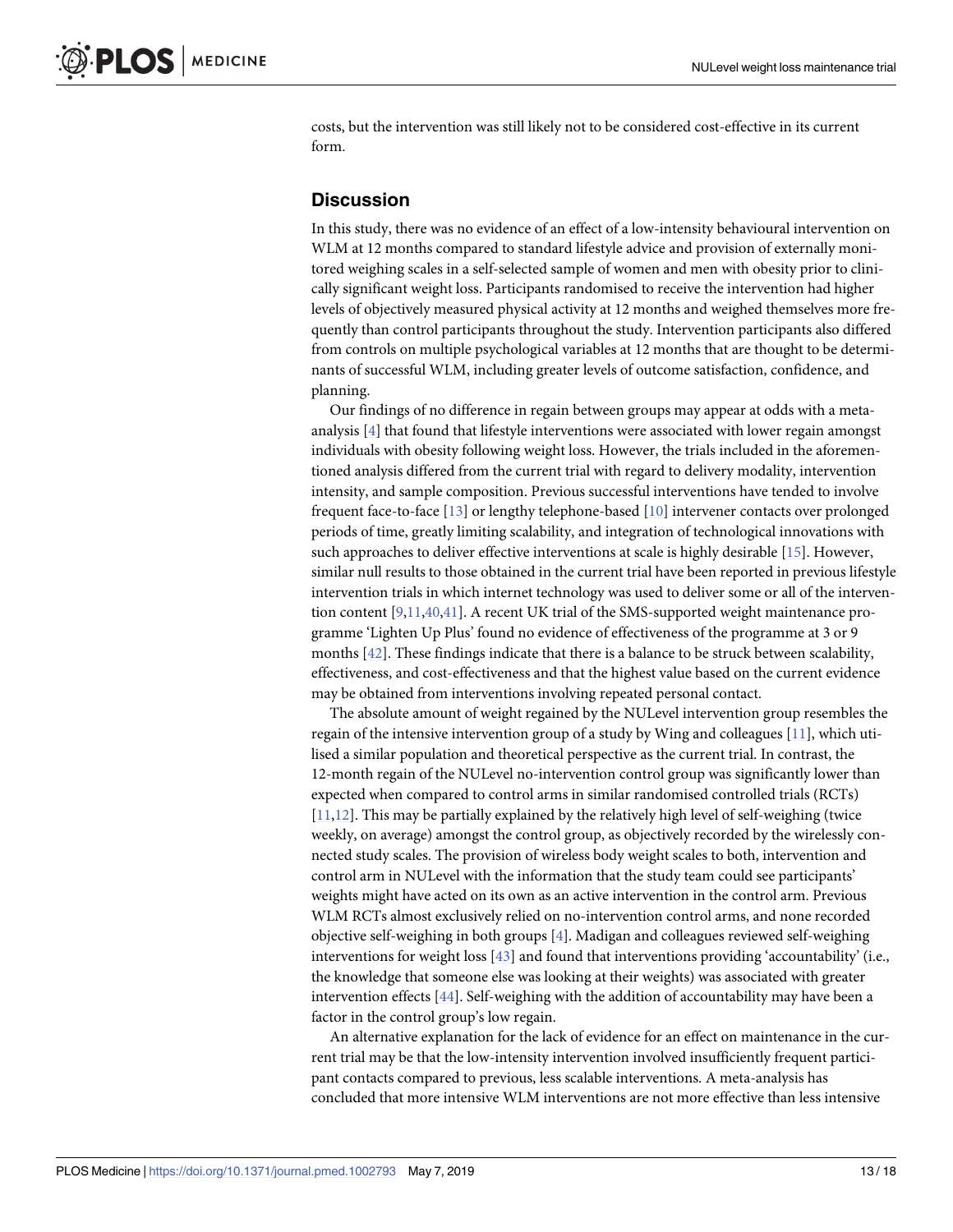<span id="page-13-0"></span>variants [\[4](#page-15-0)], but even the included 'low intensity' arms involved a greater number of in-person contacts than the present trial [[13](#page-15-0)[,19\]](#page-16-0). It is therefore possible that the intensity of the NULevel intervention was insufficient to affect regain. Although there is evidence for change in psychological outcomes, self-weighing, and physical activity, the effects might not have been strong enough to impact on the more distal measure of weight gain. Moreover, the greater levels of physical activity in the intervention group could have resulted increased energy consumption compared to the control group to compensate for excess energy expenditure.

The current trial is one of only four existing studies with long-term follow-up focused upon individuals who have lost weight entirely independently of the maintenance programme  $[11 [11 [11-$ [13\]](#page-15-0) and, as such, makes a valuable contribution to evidence on interventions for this group. Most individuals in the general population who attempt weight loss do so independently of professional or other support [[45](#page-17-0)], yet previous maintenance interventions have overwhelmingly induced initial weight loss using standardised weight loss regimens. Such approaches result in study populations that do not accurately represent the many ways in which individuals lose weight [\[4](#page-15-0)]. By preferentially retaining individuals responsive to the initial weight loss programme they may also inflate maintenance effects because maintenance and weight loss intervention content frequently overlaps. The results of this study, therefore, may be more generalisable to the general population than those of the majority of previous trials. However, a limitation of the NULevel recruitment procedure is that participants were self-selected; participants reported having lost a significant amount of weight prior to trial entry and were highly motivated to continue managing their weight. This may be a reason for lower than expected weight regain in the current control group.

#### **Health economics**

There was no evidence that the intervention was cost-effective. The within-trial analysis was conducted according to the rigorous and explicit standards expected of best practice methods [\[46\]](#page-17-0). No long-term modelling was conducted (as originally planned) because, based on the trial findings, it was considered not plausible that the extrapolation would change the conclusions of the within-trial analysis.

#### **Study strengths and limitations**

Study strengths include the recruitment of a large community sample with independently achieved, objectively verified weight loss, a randomised design with sufficient power to detect clinically important weight difference, and a high rate of study retention over the 12-month period (92%). It was the first fully powered UK WLM trial with a 12-month follow-up. The NULevel intervention drew on the best available evidence, utilised self-regulatory behavioural strategies with proven effectiveness in WLM [[11](#page-15-0)], and was developed in line with Medical Research Council guidelines for the development of complex interventions [[16](#page-15-0)[,20\]](#page-16-0). We used mobile internet technology, wirelessly connected weighing scales, and an interface providing automated, tailored SMS feedback, combined with a single face-to-face meeting, to achieve the delivery of an individualised, responsive intervention requiring a far smaller proportion of intervener time than in previous maintenance trials. Potential limitations are the use of connected study scales, which might have acted as an active intervention in the control arm and that all participants were recruited from the North East of England and may not generalise to other settings. Moreover, the study did not measure energy intake alongside physical activity as an outcome measure. Whilst we acknowledge that energy intake is the main determinant of obesity at the population level, the lack of available unobtrusive reliable measures of food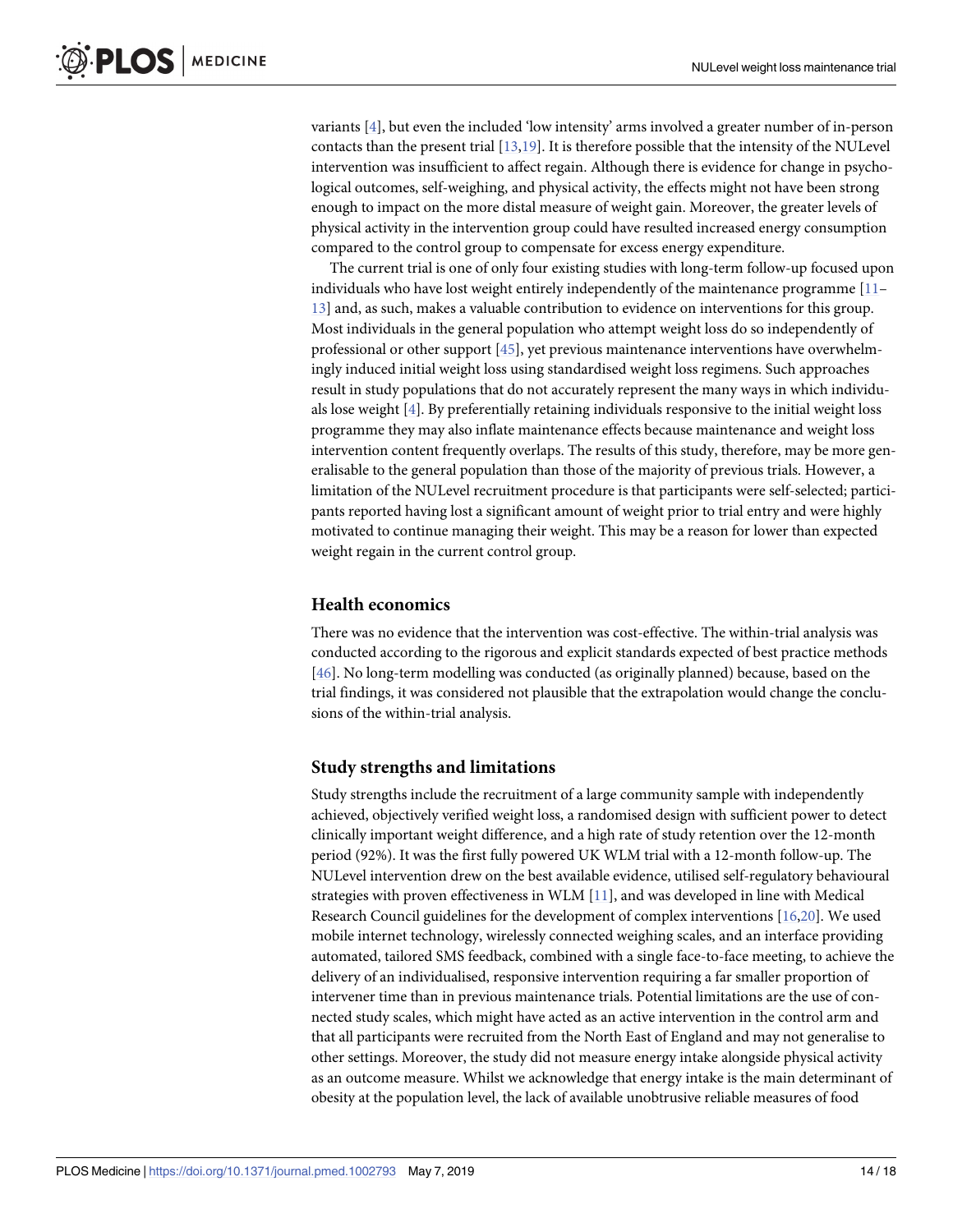intake, with sensitivity to change in trials, means that we cannot evaluate whether the NULevel intervention had an effect on energy intake.

#### **Conclusions**

In conclusion, amongst individuals with obesity, we found no evidence of effectiveness of a remotely delivered, low-intensity behavioural intervention based on self-regulation theory in reducing weight regain compared to standardised lifestyle advice and independently achieved, clinically significant weight loss for individuals who received a set of wirelessly connected weighing scales. The NULevel intervention improved various hypothesised mediators compared to the control arm, including physical activity and self-weighing, but no differences in WLM. We conclude that the incremental dose of the NULevel intervention over the active control condition might have been insufficient to affect weight outcomes. This research should inform future intervention design decisions regarding delivery modality and intensity.

## **Supporting information**

**S1 [CONSORT](http://journals.plos.org/plosmedicine/article/asset?unique&id=info:doi/10.1371/journal.pmed.1002793.s001). Consolidated standards of reporting trials (CONSORT) checklist.** (DOC)

**S1 [Appendix](http://journals.plos.org/plosmedicine/article/asset?unique&id=info:doi/10.1371/journal.pmed.1002793.s002). Links embedded in quarterly text messages sent to the control group.** (DOCX)

**S1 [Protocol](http://journals.plos.org/plosmedicine/article/asset?unique&id=info:doi/10.1371/journal.pmed.1002793.s003). Study protocol.** (PDF)

## **Author Contributions**

- **Conceptualization:** Falko F. Sniehotta, Ashley Adamson, Alan Batterham, Heather Brown, Elaine McColl, Patrick Olivier, Luke Vale, Martin White, Peter Wright, Vera Araújo-Soares.
- **Data curation:** Alison Steel.

**Formal analysis:** Frauke Becker, Rute Vieira.

- **Funding acquisition:** Falko F. Sniehotta, Ashley Adamson, Alan Batterham, Heather Brown, Elaine McColl, Patrick Olivier, Luke Vale, Martin White, Peter Wright, Vera Arau´jo-Soares.
- **Investigation:** Falko F. Sniehotta, Elizabeth H. Evans, Kirby Sainsbury, Ashley Adamson, Alan Batterham, Heather Brown, Vera Araújo-Soares.
- **Methodology:** Falko F. Sniehotta, Elizabeth H. Evans, Frauke Becker, Stephan U. Dombrowski, Dan Jackson, Denise Howell, Karim Ladha, Elaine McColl, Patrick Olivier, Alexander J. Rothman, Alison Steel, Luke Vale.
- **Project administration:** Falko F. Sniehotta, Elizabeth H. Evans, Kirby Sainsbury, Stephan U. Dombrowski.

**Resources:** Karim Ladha.

**Software:** Dan Jackson, Karim Ladha.

**Supervision:** Falko F. Sniehotta, Heather Brown, Denise Howell, Patrick Olivier, Luke Vale, Peter Wright, Vera Araújo-Soares.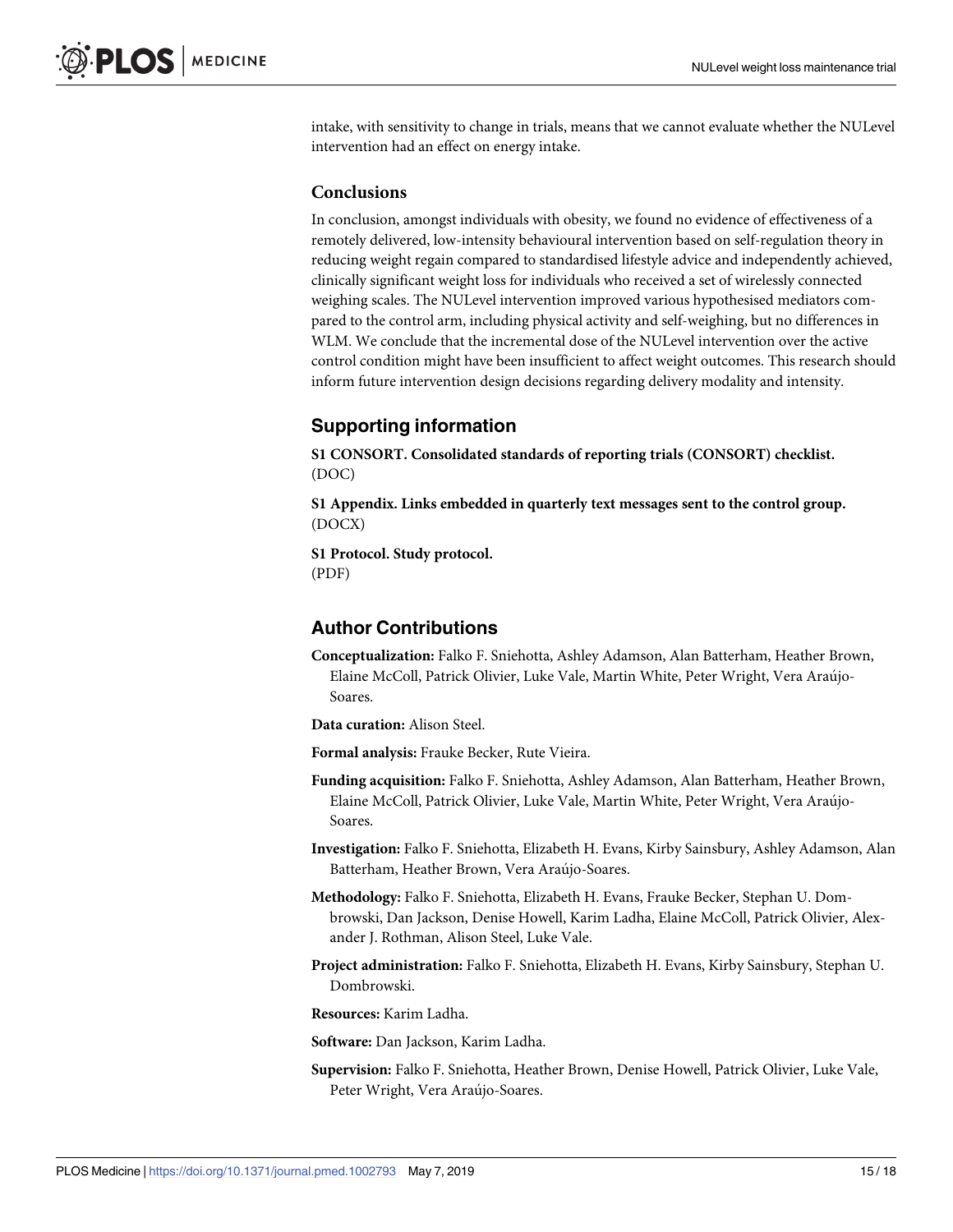<span id="page-15-0"></span>**Writing – original draft:** Falko F. Sniehotta, Elizabeth H. Evans.

**Writing – review & editing:** Falko F. Sniehotta, Elizabeth H. Evans, Kirby Sainsbury, Ashley Adamson, Alan Batterham, Frauke Becker, Heather Brown, Stephan U. Dombrowski, Dan Jackson, Denise Howell, Karim Ladha, Elaine McColl, Patrick Olivier, Alexander J. Rothman, Alison Steel, Luke Vale, Rute Vieira, Martin White, Peter Wright, Vera Arau´jo-Soares.

#### **References**

- **[1](#page-2-0).** Jensen MD, Ryan DH, Donato KA, Apovian CM, Ard JD, Comuzzie AG, et al. Guidelines (2013) for managing overweight and obesity in adults. Obesity 2014, 22:S1–S410.
- **[2](#page-2-0).** The Global BMI Mortality Collaboration: Body-mass index and all-cause mortality: individual-participant-data meta-analysis of 239 prospective studies in four continents. Lancet 2016, 388(10046):776– 786. [https://doi.org/10.1016/S0140-6736\(16\)30175-1](https://doi.org/10.1016/S0140-6736(16)30175-1) PMID: [27423262](http://www.ncbi.nlm.nih.gov/pubmed/27423262)
- **[3](#page-2-0).** Jolly K, Lewis A, Beach J, Denley J, Adab P, Deeks JJ, et al. Comparison of range of commercial or primary care led weight reduction programmes with minimal intervention control for weight loss in obesity: Lighten Up randomised controlled trial. BMJ 2011, 343:d6500. <https://doi.org/10.1136/bmj.d6500> PMID: [22053315](http://www.ncbi.nlm.nih.gov/pubmed/22053315)
- **[4](#page-2-0).** Dombrowski SU, Knittle K, Avenell A, Araujo-Soares V, Sniehotta FF. Long term maintenance of weight loss with non-surgical interventions in obese adults: systematic review and meta-analyses of randomised controlled trials. BMJ 2014, 348:g2646. <https://doi.org/10.1136/bmj.g2646> PMID: [25134100](http://www.ncbi.nlm.nih.gov/pubmed/25134100)
- **[5](#page-2-0).** Anderson JW, Konz EC, Frederich RC, Wood CL. Long-term weight-loss maintenance: a meta-analysis of US studies. Am J Clin Nut 2001, 74(5):579–584.
- **[6](#page-2-0).** Weiss EC, Galuska DA, Khan LK, Gillespie C, Serdula MK. Weight regain in US adults who experienced substantial weight loss, 1999–2002. Am J Prev Med 2007, 33(1):34–40. [https://doi.org/10.1016/j.](https://doi.org/10.1016/j.amepre.2007.02.040) [amepre.2007.02.040](https://doi.org/10.1016/j.amepre.2007.02.040) PMID: [17572309](http://www.ncbi.nlm.nih.gov/pubmed/17572309)
- **[7](#page-2-0).** Avenell A, Broom J, Brown TJ, Poobalan A, Aucott L, Stearns SC, et al. Systematic review of the longterm effects and economic consequences of treatments for obesity and implications for health improvement. Health Technol Asses 2004, 8(21):1–182.
- **[8](#page-2-0).** MacLean PS, Wing RR, Davidson T, Epstein L, Goodpaster B, Hall KD, et al. NIH working group report: innovative research to improve maintenance of weight loss. Obesity 2015, 23(1):7–15. [https://doi.org/](https://doi.org/10.1002/oby.20967) [10.1002/oby.20967](https://doi.org/10.1002/oby.20967) PMID: [25469998](http://www.ncbi.nlm.nih.gov/pubmed/25469998)
- **[9](#page-2-0).** Svetkey LP, Stevens VJ, Brantley PJ, Appel LJ, Hollis JF, Loria CM, et al. Comparison of strategies for sustaining weight loss: The weight loss maintenance randomized controlled trial. JAMA 2008, 299 (10):1139–1148. <https://doi.org/10.1001/jama.299.10.1139> PMID: [18334689](http://www.ncbi.nlm.nih.gov/pubmed/18334689)
- **[10](#page-2-0).** Perri MG, Limacher MC, Durning PE, Janicke DM, Lutes LD, Bobroff LB, et al. Extended-care programs for weight management in rural communities: The Treatment of Obesity in Underserved Rural Settings (TOURS) randomized trial. Arch Internal Med 2008, 268(21):2347–2354.
- **[11](#page-2-0).** Wing RR, Tate DF, Gorin AA, Raynor HA, Fava JL. A self-regulation program for maintenance of weight loss. New Engl J Med 2006, 355(15):1563–1571. <https://doi.org/10.1056/NEJMoa061883> PMID: [17035649](http://www.ncbi.nlm.nih.gov/pubmed/17035649)
- **[12](#page-3-0).** Sherwood NE, Crain AL, Martinson BC, Anderson CP, Hayes MG, Anderson JD, et al. Enhancing longterm weight loss maintenance: 2 year results from the Keep It Off randomized controlled trial. Prev Med 2013, 56(3–4):171–177. <https://doi.org/10.1016/j.ypmed.2012.12.014> PMID: [23276775](http://www.ncbi.nlm.nih.gov/pubmed/23276775)
- **[13](#page-2-0).** Dale KS, McAuley KA, Taylor RW, Williams SM, Farmer VL, Hansen P, et al. Determining optimal approaches for weight maintenance: A randomized controlled trial. Can Med Assoc J 2009, 180(10): E39–E46.
- **[14](#page-2-0).** Free C, Phillips G, Galli L, Watson L, Felix L, Edwards P, et al. The effectiveness of mobile-health technology-based health behaviour change or disease management interventions for health care consumers: a systematic review. PLoS Med 2013, 10(1):e1001362. [https://doi.org/10.1371/journal.pmed.](https://doi.org/10.1371/journal.pmed.1001362) [1001362](https://doi.org/10.1371/journal.pmed.1001362) PMID: [23349621](http://www.ncbi.nlm.nih.gov/pubmed/23349621)
- **[15](#page-2-0).** Wadden TA, Webb VL, Moran CH, Bailer BA. Lifestyle modification for obesity: New Developments in Diet, Physical Activity, and Behavior Therapy. Circulation 2012, 125(9):1157–1170. [https://doi.org/10.](https://doi.org/10.1161/CIRCULATIONAHA.111.039453) [1161/CIRCULATIONAHA.111.039453](https://doi.org/10.1161/CIRCULATIONAHA.111.039453) PMID: [22392863](http://www.ncbi.nlm.nih.gov/pubmed/22392863)
- **[16](#page-2-0).** Evans EH, Arau´jo-Soares V, Adamson A, Batterham AM, Brown H, Campbell M, et al. The NULevel trial of a scalable, technology-assisted weight loss maintenance intervention for obese adults after clinically significant weight loss: study protocol for a randomised controlled trial. Trials 2015, 16(1):421.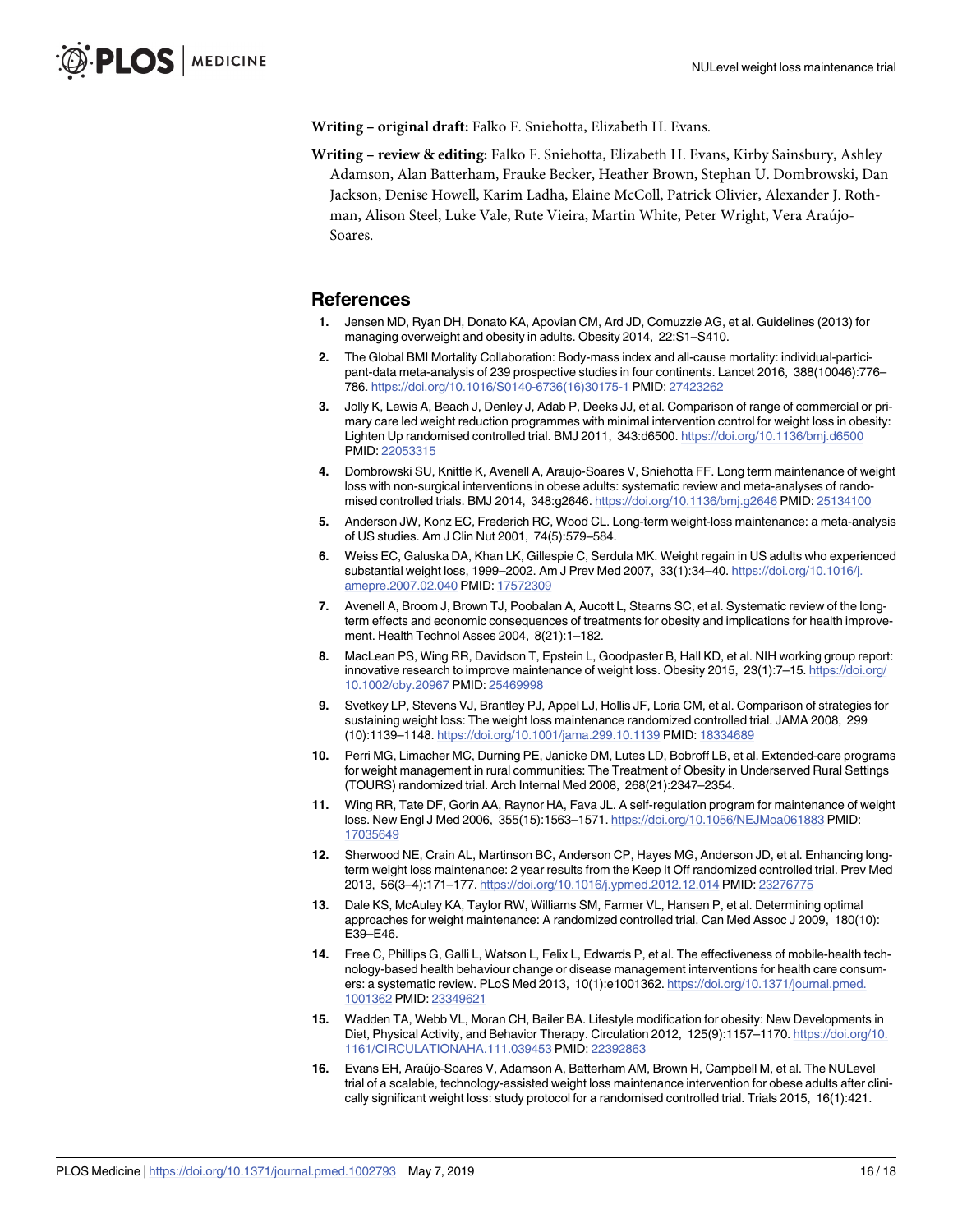- <span id="page-16-0"></span>**[17](#page-3-0).** Pacanowski CR, Bertz F, Levitsky DA. Daily Self-Weighing to Control Body Weight in Adults A Critical Review of the Literature. SAGE Open 2014, 4(4):2158244014556992.
- **[18](#page-3-0).** Dombrowski SU, Knittle K, Avenell A, Araújo-Soares V, Sniehotta FF. BCT and Theory use in Interventions Targeting Initiation and Maintenance of Weight Loss–Systematic Review. In: European Health Psychology Conference: 2014; Innsbruck, Austria: Bulletin of the European Health Psychology Society; 2014.
- **[19](#page-3-0).** Lowe MR, Tappe KA, Annunziato RA, Riddell LJ, Coletta MC, Crerand CE, et al. The effect of training in reduced energy density eating and food self-monitoring accuracy on weight loss maintenance. Obesity, 2008 16(9):2016–2023. <https://doi.org/10.1038/oby.2008.270> PMID: [18483475](http://www.ncbi.nlm.nih.gov/pubmed/18483475)
- **[20](#page-4-0).** Craig P, Dieppe P, Macintyre S, Michie S, Nazareth I, Petticrew M. Developing and evaluating complex interventions: the new Medical Research Council guidance. BMJ, 2008, 337:a1655. [https://doi.org/10.](https://doi.org/10.1136/bmj.a1655) [1136/bmj.a1655](https://doi.org/10.1136/bmj.a1655) PMID: [18824488](http://www.ncbi.nlm.nih.gov/pubmed/18824488)
- **[21](#page-4-0).** Kanfer FH, Goldstein AP. Helping People Change. Elmsford: Pergamon Press; 1975.
- **[22](#page-4-0).** Schwarzer R. Modeling health behavior change: How to predict and modify the adoption and maintenance of health behaviors. Applied Psychology 2008, 57(1):1–29.
- **[23](#page-4-0).** Sniehotta FF, Scholz U, Schwarzer R. Bridging the intention-behaviour gap: Planning, self-efficacy, and action control in the adoption and maintenance of physical exercise. Psychology and Health 2005, 20 (2):143–160.
- **[24](#page-4-0).** Kwasnicka D, Dombrowski SU, White M, Sniehotta F. Theoretical explanations for maintenance of behaviour change: a systematic review of behaviour theories. Health Psychol Rev 2016, 10(3):277– 296. <https://doi.org/10.1080/17437199.2016.1151372> PMID: [26854092](http://www.ncbi.nlm.nih.gov/pubmed/26854092)
- **[25](#page-4-0).** Dombrowski SU, Sniehotta FF, Avenell A, Johnston M, MacLennan G, Arau´jo-Soares V. Identifying active ingredients in complex behavioural interventions for obese adults with obesity-related co-morbidities or additional risk factors for co-morbidities: a systematic review. Health Psychol Rev 2012, 6(1):7-32.
- **[26](#page-5-0).** Sainsbury K, Cleland CL, Evans EH, Adamson A, Batterham A, Dombrowski SU, et al. Supporting the transition from weight loss to maintenance: development and optimisation of a face-to-face behavioural intervention component. Health Psychol Behavl Med 2017, 5(1):66–84.
- **[27](#page-6-0).** World Health Organisation: Waist Circumference and Waist-Hip Ratio: Report of a WHO Expert Consultation, 8–11 December 2008. Technical report, World Health Organisation. 2011.
- **[28](#page-6-0).** Wolff-Hughes DL, Fitzhugh EC, Bassett DR, Churilla JR. Total activity counts and bouted minutes of moderate-to-vigorous physical activity: relationships with cardiometabolic biomarkers using 2003–2006 NHANES. J Phys Act Health. 2015, 12(5):694–700. <https://doi.org/10.1123/jpah.2013-0463> PMID: [25109602](http://www.ncbi.nlm.nih.gov/pubmed/25109602)
- **[29](#page-6-0).** Dolan P. Modelling valuations for health states: The effect of duration. Health Policy 1996, 38(3):189– 203. PMID: [10162421](http://www.ncbi.nlm.nih.gov/pubmed/10162421)
- **[30](#page-6-0).** Finch EA, Linde JA, Jeffery RW, Rothman AJ, King CM, Levy RL. The effects of outcome expectations and satisfaction on weight loss and maintenance: Correlational and experimental analyses—A randomized trial. Health Psychol 2005, 24(6):608–616. <https://doi.org/10.1037/0278-6133.24.6.608> PMID: [16287407](http://www.ncbi.nlm.nih.gov/pubmed/16287407)
- **[31](#page-6-0).** Schwarzer R, Renner B. Health-specific self-efficacy scales. Available from: [https://userpage.fu-berlin.](https://userpage.fu-berlin.de/health/healself.pdf) [de/health/healself.pdf](https://userpage.fu-berlin.de/health/healself.pdf). [cited 2019 Apr 08].
- **[32](#page-6-0).** Clark MM, Abrams DB, Niaura RS, Eaton CA, Rossi JS: Self-efficacy in weight management. J J Consult Clin Psych 1991, 59(5):739.
- **[33](#page-6-0).** Sniehotta FF, Schwarzer R, Scholz U, Schüz B. Action planning and coping planning for long-term lifestyle change: theory and assessment. Eur J Soc Psychol 2005, 35(4):565–576.
- **[34](#page-6-0).** Verplanken B, Orbell S. Reflections on Past Behavior: A Self-Report Index of Habit Strength1. J Appl Soc Psychol 2003, 33(6):1313–1330.
- **[35](#page-6-0).** Gardner B, Abraham C, Lally P, de Bruijn G-J. Towards parsimony in habit measurement: Testing the convergent and predictive validity of an automaticity subscale of the Self-Report Habit Index. Int J Behav Nut Phy 2012, 9(1):102.
- **[36](#page-6-0).** Fuglestad PT, Rothman AJ, Jeffery RW. Getting There and Hanging on: The Effect of Regulatory Focus on Performance in Smoking and Weight Loss Interventions. Health Psychol 2008, 27(3 SUPPL.):S260–S270.
- **[37](#page-6-0).** Shah J, Higgins T, Friedman RS. Performance incentives and means: how regulatory focus influences goal attainment. J Pers Soc Psychol 1998, 74(2):285. PMID: [9491583](http://www.ncbi.nlm.nih.gov/pubmed/9491583)
- **[38](#page-6-0).** Mitchell PH, Powell L, Blumenthal J, Norten J, Ironson G, Pitula CR, et al. A short social support measure for patients recovering from myocardial infarction: the ENRICHD Social Support Inventory. J Cardiopulm Rehabil 2003, 23(6):398. PMID: [14646785](http://www.ncbi.nlm.nih.gov/pubmed/14646785)